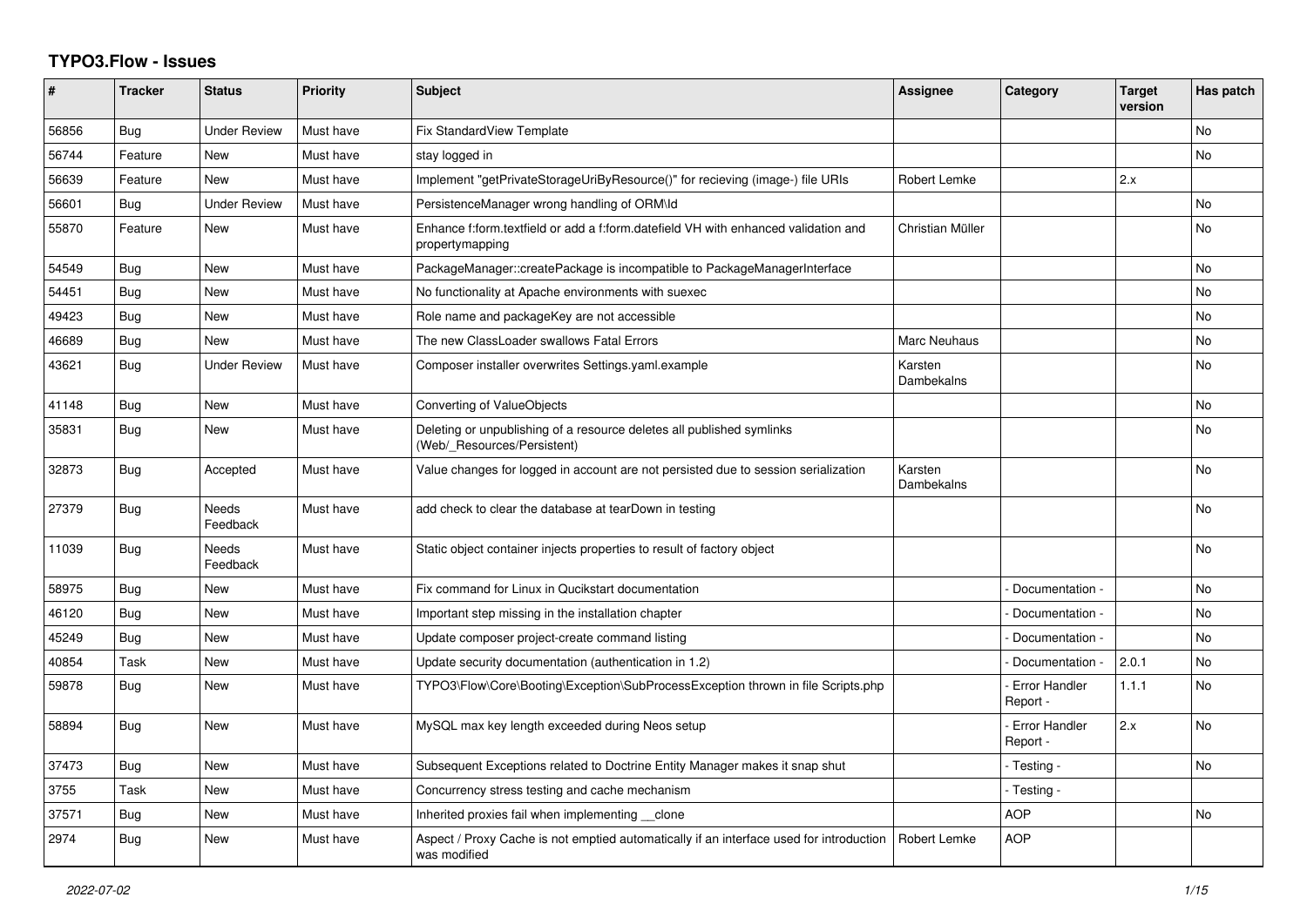| #     | <b>Tracker</b> | <b>Status</b>       | <b>Priority</b> | <b>Subject</b>                                                                                          | <b>Assignee</b>             | Category      | <b>Target</b><br>version | Has patch |
|-------|----------------|---------------------|-----------------|---------------------------------------------------------------------------------------------------------|-----------------------------|---------------|--------------------------|-----------|
| 32707 | <b>Bug</b>     | Accepted            | Must have       | <b>Bad Bad FileBackend</b>                                                                              | Karsten<br>Dambekalns       | Cache         | 2.0.1                    | No        |
| 1785  | Feature        | New                 | Must have       | Automatic garbage collection for expired cache entries                                                  |                             | Cache         |                          |           |
| 45041 | Bug            | <b>New</b>          | Must have       | Set file permissions doesnt work                                                                        |                             | Command       | 2.0.1                    | No        |
| 58622 | Feature        | New                 | Must have       | Clearer Exception: Array to string conversion                                                           |                             | Core          |                          | No        |
| 56544 | Bug            | <b>New</b>          | Must have       | FLOW Exception on tar package inclusion via composer                                                    |                             | Core          |                          | No.       |
| 51809 | Bug            | <b>Under Review</b> | Must have       | Commit "[BUGFIX] Published resources don't support symlinks" produces an fatal<br>error on Windows      | Adrian Föder                | Core          | 2.0.1                    | No        |
| 51120 | <b>Bug</b>     | New                 | Must have       | \TYPO3\Flow\Core\Booting::buildSubprocessCommand - wrong command if passed<br>more than one parameters  |                             | Core          |                          | No        |
| 42520 | <b>Bug</b>     | New                 | Must have       | Cache must be flushed globally for package state changes                                                |                             | Core          |                          | No        |
| 40555 | Feature        | Accepted            | Must have       | Missing command arguments parameter in Core\Booting\Scripts::executeCommand()                           | Karsten<br>Dambekalns       | Core          |                          | Yes       |
| 35868 | <b>Bug</b>     | On Hold             | Must have       | Unstable condition in Utility\Environment                                                               | Karsten<br>Dambekalns       | Environment   |                          | No        |
| 47073 | Bug            | New                 | Must have       | Cookie causes Error after Update                                                                        |                             | Http          |                          | No        |
| 37212 | Feature        | Accepted            | Must have       | Edge Side Includes (ESI)                                                                                | Robert Lemke                | Http          |                          | No.       |
| 33024 | Bug            | Accepted            | Must have       | Exception when validating a float in a Model with the Number validator                                  | Karsten<br>Dambekalns       | 118n          |                          | No        |
| 30424 | Bug            | New                 | Must have       | Forward object arguments with changes                                                                   |                             | <b>MVC</b>    |                          |           |
| 3580  | Feature        | New                 | Must have       | Create an administration panel for the FLOW3 Development context                                        |                             | <b>MVC</b>    |                          |           |
| 3305  | Feature        | Accepted            | Must have       | Unmodified objects retrieved from a repository should not be validated in the<br>controller             | Robert Lemke                | <b>MVC</b>    |                          | No.       |
| 58494 | <b>Bug</b>     | Needs<br>Feedback   | Must have       | Inifinite redirects if index.php presents in URI                                                        | <b>Bastian</b><br>Waidelich | MVC - Routing |                          | No        |
| 47331 | Bug            | Accepted            | Must have       | ObjectManager shutdown with Dependency Injection Proxy causes fatal errors                              |                             | Object        | 2.0.1                    | No        |
| 46716 | Bug            | New                 | Must have       | Empty class names in Dependencylnjection proxy code when using Caches /<br>Factory-created dependencies |                             | Object        | 2.0.1                    | <b>No</b> |
| 42101 | Bug            | New                 | Must have       | Proxyclasses are not rebuild in Development context unless cache is empty                               |                             | Object        | 2.0.1                    | No.       |
| 31210 | Bug            | New                 | Must have       | constructor of proxy class not compatible with interfaces defening a constructor                        |                             | Object        |                          | No        |
| 54046 | Bug            | New                 | Must have       | Removal of ValueObjects from a ManyToMany relationship is not possible                                  |                             | Persistence   | 2.1                      | No        |
| 37352 | Bug            | <b>Under Review</b> | Must have       | generateValueHash() should use getIdentifierByObject()                                                  | Karsten<br>Dambekalns       | Persistence   |                          | No        |
| 34879 | Bug            | Accepted            | Must have       | Proxied object is not update()able                                                                      | Karsten<br>Dambekalns       | Persistence   |                          | No        |
| 39791 | <b>Bug</b>     | New                 | Must have       | Reflection data of old aspect is not removed                                                            |                             | Reflection    | 1.1.1                    | No        |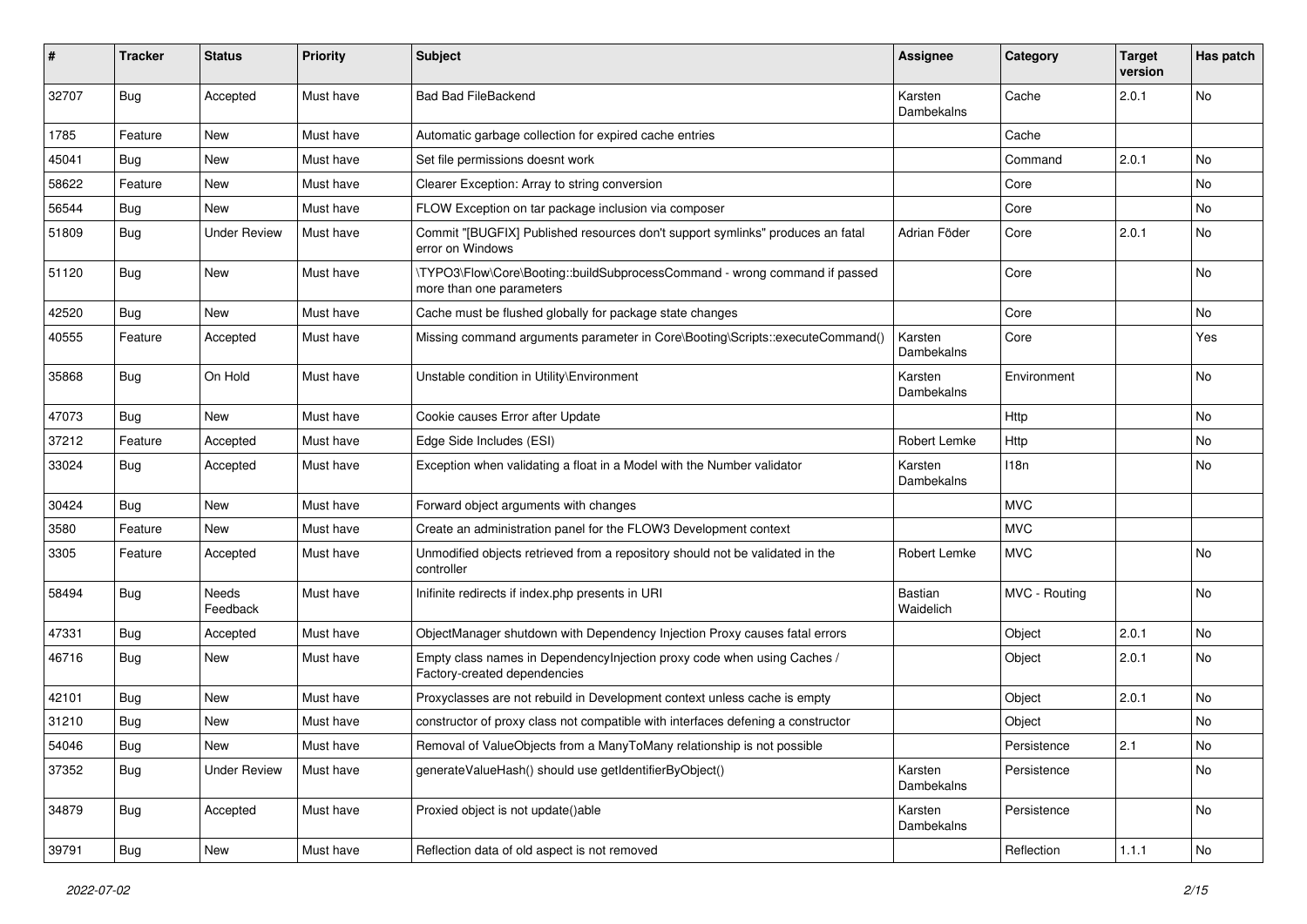| #     | <b>Tracker</b> | <b>Status</b>       | <b>Priority</b> | <b>Subject</b>                                                                                                                                          | <b>Assignee</b>       | Category   | <b>Target</b><br>version | Has patch |
|-------|----------------|---------------------|-----------------|---------------------------------------------------------------------------------------------------------------------------------------------------------|-----------------------|------------|--------------------------|-----------|
| 10678 | <b>Bug</b>     | New                 | Must have       | ReflectionService doesn't reflect methods of child classes correctly when they get<br>reflected before their parent class in the initialization process |                       | Reflection |                          |           |
| 41496 | Bug            | <b>New</b>          | Must have       | Upload identical Resources, deleting fails                                                                                                              |                       | Resource   |                          | No.       |
| 57541 | <b>Bug</b>     | <b>Under Review</b> | Must have       | Content Security: operands work intrinsically differently in Rewrite and Manual check                                                                   |                       | Security   |                          | No        |
| 50115 | Feature        | <b>Under Review</b> | Must have       | During the policy loading, we need to take care if class exist                                                                                          | Dominique Feyer       | Security   |                          | Yes       |
| 49373 | Bug            | <b>New</b>          | Must have       | Methods policy with key "Controllers" is ignored                                                                                                        |                       | Security   |                          | No.       |
| 48898 | <b>Bug</b>     | New                 | Must have       | configuration for roles fails if one of Policy yaml files contain empty "roles array"                                                                   | Christian Müller      | Security   | 2.0.1                    | No        |
| 45253 | Task           | Accepted            | Must have       | Throw exception in PointcutMethodNameFilter if given method's argument does not<br>match the actual method signature                                    | Christian Müller      | Security   |                          | No        |
| 44314 | Task           | Accepted            | Must have       | slightly file permissions for /Configuration/* and /Data/Persistent/EncryptionKey                                                                       | Karsten<br>Dambekalns | Security   |                          | No        |
| 42606 | Bug            | New                 | Must have       | Content Security with nested objects                                                                                                                    |                       | Security   |                          | No        |
| 42601 | Bug            | <b>Under Review</b> | Must have       | Content Security: QOM rewriting is omitted if used in certain cases in an Action<br>Controller                                                          | Robert Lemke          | Security   | 2.0.1                    | No        |
| 38065 | Feature        | <b>New</b>          | Must have       | Implement content security for DQL queries                                                                                                              | Andreas Förthner      | Security   |                          | No.       |
| 35720 | <b>Bug</b>     | New                 | Must have       | Access denied Exception for widget links to actions with a policy                                                                                       |                       | Security   |                          | No        |
| 33055 | Bug            | <b>New</b>          | Must have       | AccessDeniedException instead of WebRedirect                                                                                                            |                       | Security   |                          | No.       |
| 32869 | Bug            | New                 | Must have       | Security config tokenClass doesnt throw exception if not found the class                                                                                |                       | Security   |                          | No        |
| 32425 | Bug            | Accepted            | Must have       | IpAddressRange methods not completly implemented                                                                                                        | Karsten<br>Dambekalns | Security   |                          | Yes       |
| 32105 | Bug            | <b>New</b>          | Must have       | Ignore Validation ignored if ACL is set for this controller action                                                                                      |                       | Security   |                          | No.       |
| 27798 | Bug            | Accepted            | Must have       | CSRF protection not working for forms in a plugin                                                                                                       |                       | Security   | 2.0.1                    | No.       |
| 6603  | Feature        | New                 | Must have       | Provide a policy management API                                                                                                                         | Andreas Förthner      | Security   |                          |           |
| 55937 | Bug            | New                 | Must have       | FlashMessage queue is lost                                                                                                                              |                       | Session    |                          | No.       |
| 46097 | Bug            | New                 | Must have       | Logged in user gets session of an other logged in user                                                                                                  | Robert Lemke          | Session    |                          | No        |
| 37227 | Bug            | On Hold             | Must have       | securityContext->getParty is not available in widget context                                                                                            |                       | Session    |                          | No.       |
| 29405 | Bug            | New                 | Must have       | When storing a new entity inside the session, it will be fully serialized instead of just<br>the reference being stored                                 |                       | Session    |                          |           |
| 48093 | <b>Bug</b>     | <b>New</b>          | Must have       | AbstractCompositeValidators memory consumption continuously grow                                                                                        |                       | Validation | 2.0.1                    | Yes       |
| 44738 | Feature        | New                 | Must have       | Re-Validation of argument's custom validators                                                                                                           |                       | Validation |                          | No        |
| 38980 | <b>Bug</b>     | New                 | Must have       | ActionController: behavior of required arguments is not consistent                                                                                      |                       | Validation |                          | No        |
| 31500 | <b>Bug</b>     | <b>Under Review</b> | Must have       | Argument validation for CLI requests is not done                                                                                                        | Karsten<br>Dambekalns | Validation |                          | No        |
| 65684 | <b>Bug</b>     | New                 | Should have     | Could not acquire lock for ClassLoader cache creation                                                                                                   | Sebastian Heuer       |            |                          | No        |
| 62009 | Bug            | New                 | Should have     | Rewrite URI Filename could be empty                                                                                                                     |                       |            |                          |           |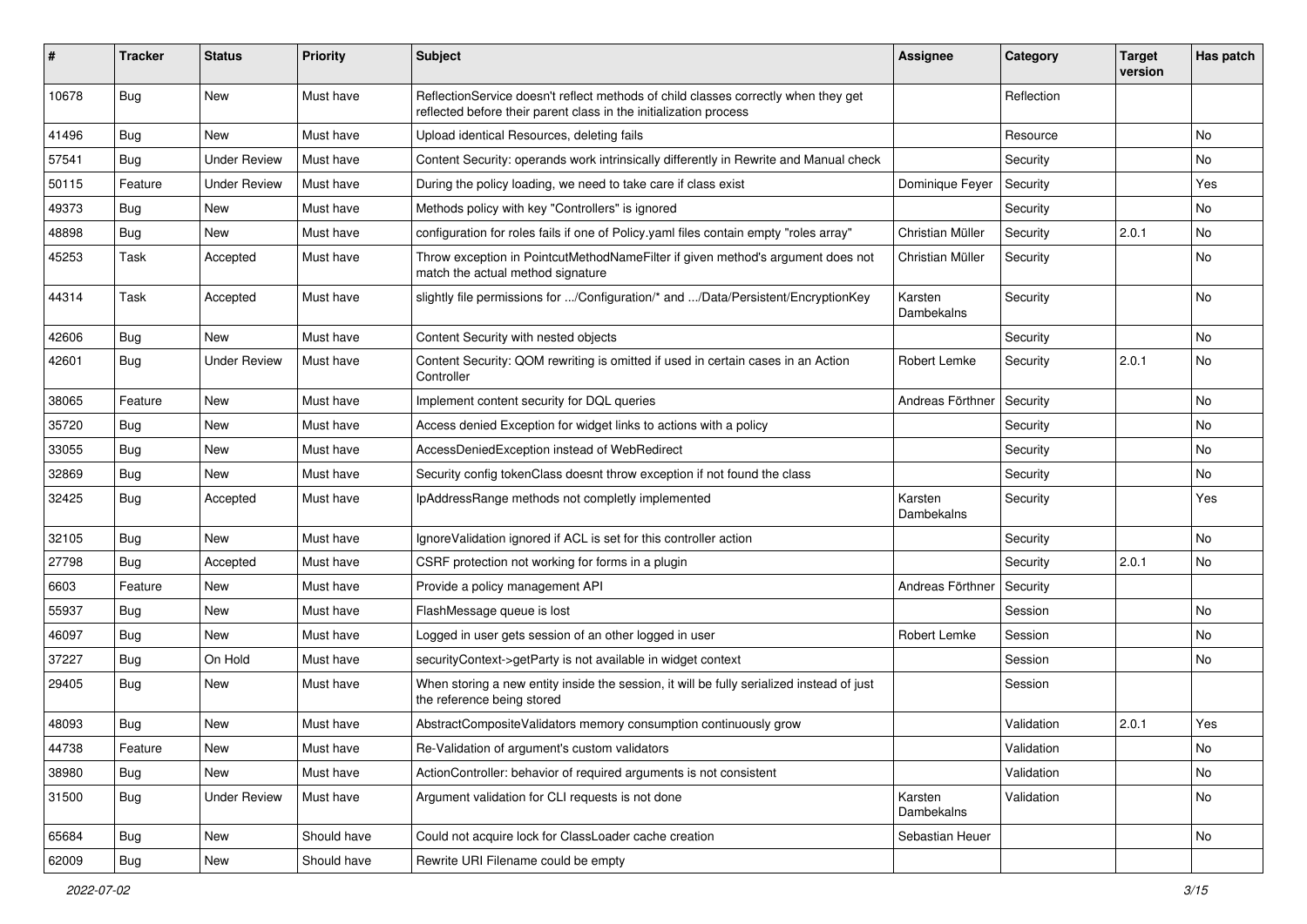| ∦     | <b>Tracker</b> | <b>Status</b>       | <b>Priority</b> | <b>Subject</b>                                                                                     | <b>Assignee</b>       | Category | <b>Target</b><br>version | Has patch |
|-------|----------------|---------------------|-----------------|----------------------------------------------------------------------------------------------------|-----------------------|----------|--------------------------|-----------|
| 59747 | Bug            | <b>New</b>          | Should have     | TYPO3\Flow\Error\Exception thrown in file ErrorHandler.php                                         |                       |          |                          | No        |
| 59357 | Bug            | New                 | Should have     | Using the PackageManager directly instead of the Interface results in unexpected<br>behavior       |                       |          |                          | No        |
| 59244 | Feature        | <b>New</b>          | Should have     | Message or Container needs context                                                                 |                       |          |                          | <b>No</b> |
| 59084 | <b>Bug</b>     | New                 | Should have     | if 403 Exception show reason                                                                       |                       |          |                          | No        |
| 58996 | Bug            | <b>New</b>          | Should have     | ResourceManager adding to persistence                                                              |                       |          |                          | <b>No</b> |
| 58744 | <b>Bug</b>     | New                 | Should have     | Can not split configuration in settings.yaml                                                       |                       |          |                          | No        |
| 58579 | Feature        | <b>New</b>          | Should have     | Adding own environment constants to Flow                                                           |                       |          | 2.x                      | <b>No</b> |
| 58408 | Task           | New                 | Should have     | Disable manualy persisting                                                                         |                       |          |                          | No        |
| 58193 | Bug            | <b>Under Review</b> | Should have     | Forward-port changelogs to master branch                                                           | Karsten<br>Dambekalns |          |                          | No        |
| 57796 | <b>Bug</b>     | <b>New</b>          | Should have     | XLIFF Fails if $id ==$ nodedata                                                                    |                       |          |                          | <b>No</b> |
| 57763 | Feature        | <b>New</b>          | Should have     | Allow controller / package / action as params in<br>\TYPO3\Fluid\ViewHelpers\Form\ButtonViewHelper |                       |          |                          | No        |
| 56556 | Feature        | <b>New</b>          | Should have     | support has Property and is Property                                                               |                       |          |                          | No        |
| 56486 | Feature        | New                 | Should have     | Optimize the ObjectManager for performance                                                         |                       |          |                          | No        |
| 56036 | Feature        | <b>New</b>          | Should have     | Optimize autoloading                                                                               |                       |          |                          | No        |
| 55958 | Task           | <b>New</b>          | Should have     | RFC: Use PHP 5.4 closure features for direct ObjectAccess                                          |                       |          |                          | <b>No</b> |
| 55954 | Bug            | New                 | Should have     | Associations to ValueObjects should not be cascade all'd                                           |                       |          |                          | No        |
| 55831 | Feature        | <b>New</b>          | Should have     | Different scenarios for session settings                                                           |                       |          |                          | No        |
| 55306 | Bug            | <b>Under Review</b> | Should have     | Filenames should not exceed 255 characters                                                         | Christian Müller      |          |                          | <b>No</b> |
| 53189 | Bug            | New                 | Should have     | Blog tutorial no longer works                                                                      | <b>Philipp Maier</b>  |          |                          | No        |
| 52945 | <b>Bug</b>     | <b>New</b>          | Should have     | Excluded classes should only be excluded from reflection but still autoloaded                      |                       |          |                          | <b>No</b> |
| 52590 | Feature        | New                 | Should have     | Provide a way to get the Doctrine QueryBuilder                                                     |                       |          |                          | No        |
| 52430 | Bug            | <b>New</b>          | Should have     | Cannot convert from UUID to auto-increment ID                                                      |                       |          |                          | <b>No</b> |
| 52280 | Task           | <b>Under Review</b> | Should have     | Throw Exception if there is an array in PSR-0 autoload                                             |                       |          |                          | Yes       |
| 51972 | <b>Bug</b>     | <b>New</b>          | Should have     | Joins for every deep property constraint make cartesian selection                                  | Adrian Föder          |          |                          | Yes       |
| 51811 | <b>Bug</b>     | New                 | Should have     | Improve session handle when the authenticated account is removed from persitance                   | Dominique Feyer       |          |                          | Yes       |
| 51530 | Task           | New                 | Should have     | Improve speed of Files::readDirectoryRecursively using RecursiveDirectoryIterator?                 |                       |          |                          | No        |
| 51286 | Task           | New                 | Should have     | Custom error views should introduce a controller context somehow                                   |                       |          |                          | No        |
| 49372 | <b>Bug</b>     | New                 | Should have     | ObjectConverter ignores implemented interface when mapping subtype                                 |                       |          |                          | No        |
| 49011 | <b>Bug</b>     | <b>Under Review</b> | Should have     | Support executing TYPO3.Flow inside a PHAR                                                         |                       |          |                          | No        |
| 48657 | Feature        | <b>Under Review</b> | Should have     | support HTTP_RANGE                                                                                 |                       |          |                          | No        |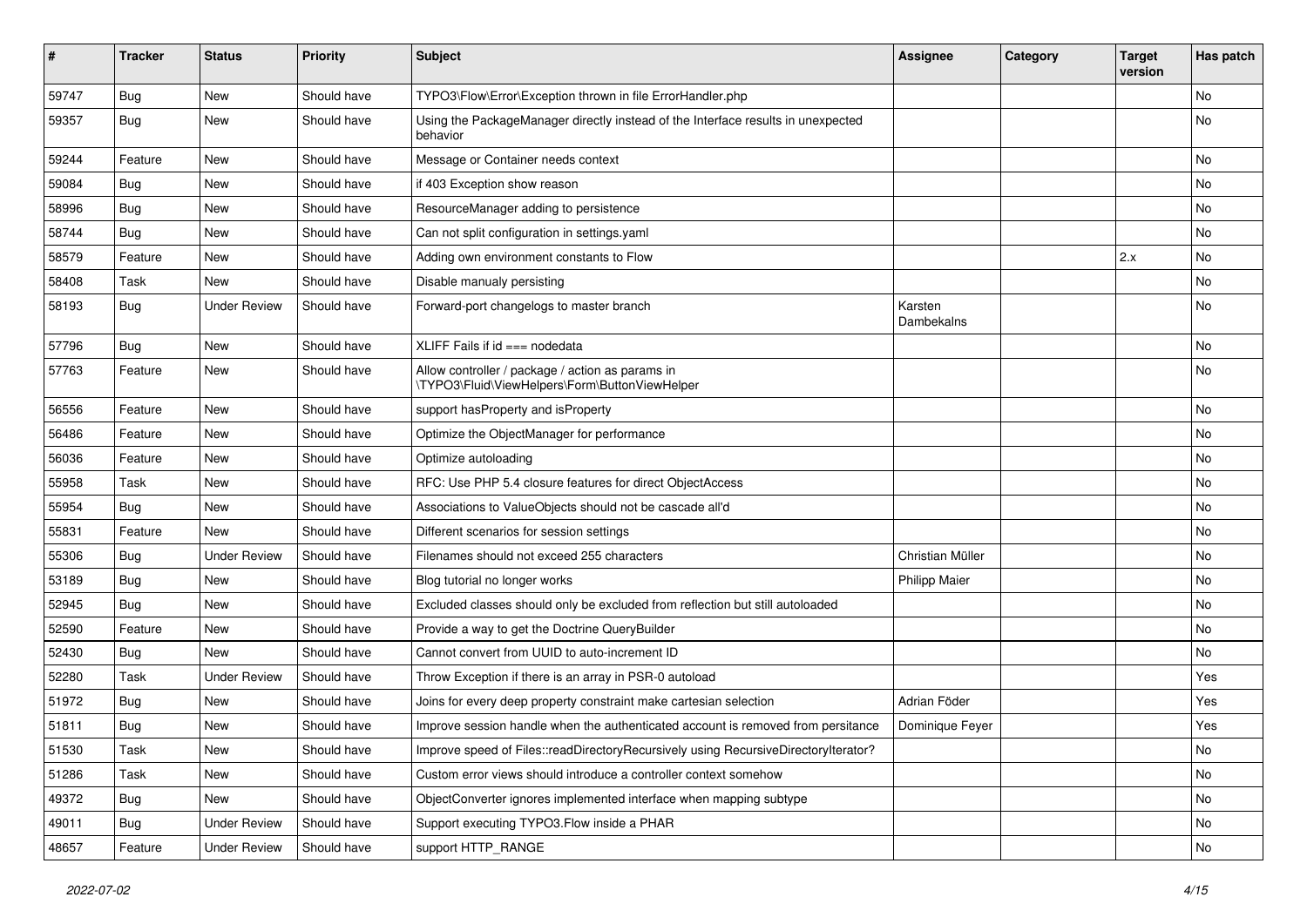| #     | <b>Tracker</b> | <b>Status</b>            | <b>Priority</b> | Subject                                                                                   | <b>Assignee</b>        | Category | <b>Target</b><br>version | Has patch |
|-------|----------------|--------------------------|-----------------|-------------------------------------------------------------------------------------------|------------------------|----------|--------------------------|-----------|
| 48430 | Bug            | <b>New</b>               | Should have     | Default validator-messages are not correctly formatted                                    |                        |          |                          | No        |
| 48429 | <b>Bug</b>     | New                      | Should have     | Remove- and update-actions on repository are not persisted                                |                        |          |                          | No        |
| 48296 | Task           | Needs<br>Feedback        | Should have     | Missing method in ExceptionHandlerInterface                                               |                        |          |                          | No        |
| 47236 | Bug            | Needs<br>Feedback        | Should have     | Error at offset 6279 of 6338                                                              |                        |          |                          | No        |
| 46910 | Feature        | New                      | Should have     | Composer integration - PackageStates.php                                                  |                        |          |                          | No        |
| 46371 | Feature        | New                      | Should have     | Support compilation of static information in proxy classes                                | Christopher<br>Hlubek  |          |                          | No        |
| 46073 | <b>Bug</b>     | <b>Under Review</b>      | Should have     | Scripts::executeCommand must be usable outsite of TYPO3.Flow                              |                        |          |                          | <b>No</b> |
| 45669 | <b>Bug</b>     | New                      | Should have     | PersistentObjectConverter does not convert ValueObjects by __identity                     |                        |          |                          | No        |
| 45272 | <b>Bug</b>     | New                      | Should have     | Related Value Objects get deleted by default cascading                                    |                        |          |                          | No        |
| 45100 | Feature        | <b>Under Review</b>      | Should have     | RequestDispatchingAspect should check if entry point can handle current request           | Christopher<br>Hlubek  |          |                          |           |
| 44148 | Bug            | New                      | Should have     | Documentation for executeCommand() needs clarification                                    |                        |          | 2.0.1                    | No        |
| 44123 | Feature        | New                      | Should have     | Make the "Flow requires the PHP setting "date.timezone"" error more beautiful             |                        |          |                          | No        |
| 43947 | Bug            | New                      | Should have     | Redirect to login after Session timeout                                                   |                        |          |                          | No        |
| 43930 | Task           | Needs<br>Feedback        | Should have     | Remove canRender() completely?!                                                           | Sebastian<br>Kurfuerst |          |                          | No        |
| 43841 | Feature        | <b>New</b>               | Should have     | Add package support to validation errors                                                  |                        |          |                          | <b>No</b> |
| 43572 | Feature        | New                      | Should have     | Uri should support manipulation of query arguments                                        |                        |          |                          | No        |
| 43082 | Feature        | <b>Needs</b><br>Feedback | Should have     | Add CLI support for scaffolding models, views, controller                                 |                        |          |                          | No        |
| 42550 | Task           | Under Review             | Should have     | Add top-level .htaccess to block everything but Web                                       | Karsten<br>Dambekalns  |          |                          | No        |
| 41727 | Bug            | Accepted                 | Should have     | @Flow\Identity and @ORM\InheritanceType("JOINED") can't be used together                  | Karsten<br>Dambekalns  |          |                          | No        |
| 41533 | <b>Bug</b>     | Needs<br>Feedback        | Should have     | Ignored object-validation in editAction when redirecting back from updateAction           |                        |          |                          | No        |
| 40824 | <b>Bug</b>     | Needs<br>Feedback        | Should have     | Modified action controller methods not detected properly                                  | Andreas Förthner       |          |                          | No        |
| 38216 | Bug            | Needs<br>Feedback        | Should have     | Static method calls in reflected classes refer to Original class                          |                        |          |                          | No        |
| 36634 | Bug            | New                      | Should have     | Reconstituted entities do not have their properties set when initializeObject() is called |                        |          |                          | No        |
| 36633 | Bug            | New                      | Should have     | Reconstituted entities should not have the FLOW3_Persistence_clone property set           |                        |          |                          | No        |
| 36510 | Feature        | New                      | Should have     | Firewall Redirect?                                                                        |                        |          |                          | No        |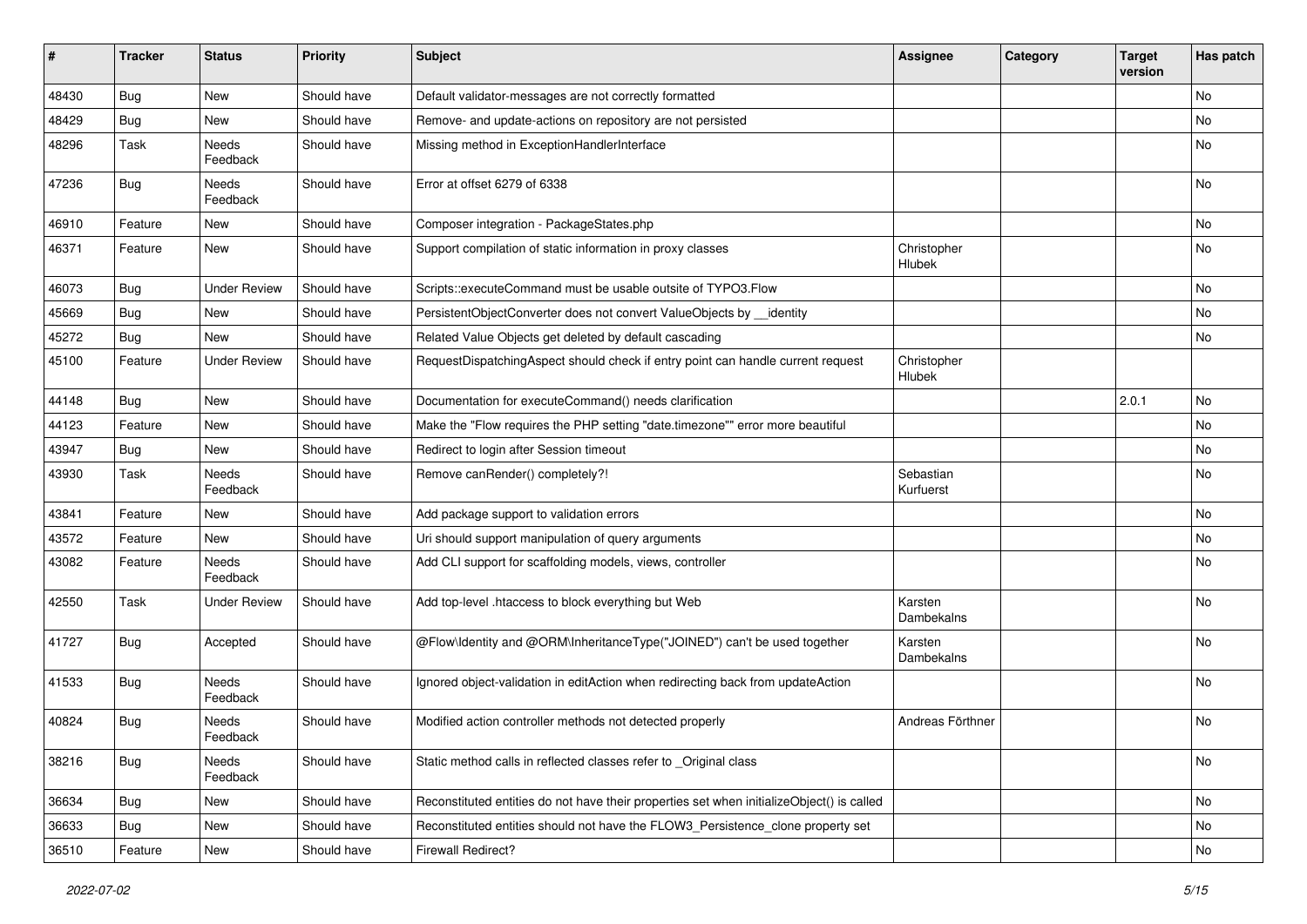| $\vert$ # | <b>Tracker</b>   | <b>Status</b>     | <b>Priority</b> | <b>Subject</b>                                                                           | <b>Assignee</b>       | Category                         | <b>Target</b><br>version | Has patch |
|-----------|------------------|-------------------|-----------------|------------------------------------------------------------------------------------------|-----------------------|----------------------------------|--------------------------|-----------|
| 36509     | Feature          | <b>New</b>        | Should have     | redirectToUri to an uri with acl forces a 403 because of missing csrf token.             |                       |                                  |                          | <b>No</b> |
| 35970     | Task             | <b>New</b>        | Should have     | Improve performance of Utility/Arrays::integerExplode by using array_map                 |                       |                                  |                          | No        |
| 34404     | Bug              | <b>New</b>        | Should have     | JsonView transformObject does not respect descendAll configuration                       |                       |                                  |                          | No        |
| 33710     | Feature          | <b>New</b>        | Should have     | Configuration based on Domain                                                            |                       |                                  |                          | No        |
| 33293     | Bug              | <b>New</b>        | Should have     | Injection to private variable results in injection of the the wrong class                |                       |                                  |                          | No        |
| 33258     | Major<br>Feature | Accepted          | Should have     | Implement support for Assetic                                                            |                       |                                  |                          | No        |
| 32294     | Feature          | New               | Should have     | Lazy initialization of loggers                                                           |                       |                                  |                          | <b>No</b> |
| 30258     | Feature          | New               | Should have     | Support optional package dependencies                                                    |                       |                                  |                          |           |
| 29476     | Feature          | <b>New</b>        | Should have     | Provider rendering time and query count for request                                      |                       |                                  |                          |           |
| 29258     | Feature          | Needs<br>Feedback | Should have     | Provide a way to override classes by environment                                         |                       |                                  |                          | No        |
| 28074     | Feature          | Needs<br>Feedback | Should have     | Provide a shell script that installs Phoenix or FLOW3 from git                           | Markus Bucher         |                                  |                          | No        |
| 27322     | Feature          | On Hold           | Should have     | Add support for Appserver-in-PHP, which could result in much faster executions.          | Christopher<br>Hlubek |                                  |                          | <b>No</b> |
| 26986     | Feature          | Accepted          | Should have     | Debug toolbar                                                                            | Christian Müller      |                                  |                          | <b>No</b> |
| 3585      | Major<br>Feature | <b>New</b>        | Should have     | Implement support for value objects                                                      |                       |                                  |                          | <b>No</b> |
| 57972     | Bug              | <b>New</b>        | Should have     | Missing @ManyToOne in example for resource                                               |                       | Documentation -                  |                          | <b>No</b> |
| 45623     | Bug              | <b>New</b>        | Should have     | SQL error when calling TYPO3. Blog Setup controller                                      |                       | Documentation -                  |                          | No        |
| 44542     | Task             | <b>New</b>        | Should have     | Mention the risk of requestPatterns regarding foreign package's SecurityContext<br>usage | Adrian Föder          | Documentation -                  |                          | No        |
| 42465     | Task             | <b>New</b>        | Should have     | Document i18n settings                                                                   |                       | Documentation -                  | 2.0.1                    | <b>No</b> |
| 40802     | <b>Bug</b>       | Accepted          | Should have     | Documentation mistake (authentication)                                                   | Karsten<br>Dambekalns | Documentation -                  | 1.1.1                    | <b>No</b> |
| 39414     | Bug              | <b>New</b>        | Should have     | Security Documentation                                                                   |                       | Documentation -                  |                          | <b>No</b> |
| 38038     | Task             | Accepted          | Should have     | Proofread FLOW3 manual                                                                   | Ryan J. Peterson      | Documentation -                  |                          | No        |
| 38004     | <b>Bug</b>       | Accepted          | Should have     | Missing CheatSheet folder for Getting Started manual                                     | Karsten<br>Dambekalns | Documentation -                  | 1.1.1                    | No        |
| 29202     | Task             | <b>New</b>        | Should have     | Provide a Cherokee Server Configuration for FLOW3                                        |                       | Documentation -                  |                          |           |
| 59049     | <b>Bug</b>       | <b>New</b>        | Should have     | TYPO3\Flow\Error\Exception thrown in file ErrorHandler.php                               |                       | <b>Error Handler</b><br>Report - |                          | <b>No</b> |
| 48873     | Bug              | <b>New</b>        | Should have     | Error when calling resourceManager->deleteResource on unpublished Resource               |                       | Error Handler<br>Report -        |                          | <b>No</b> |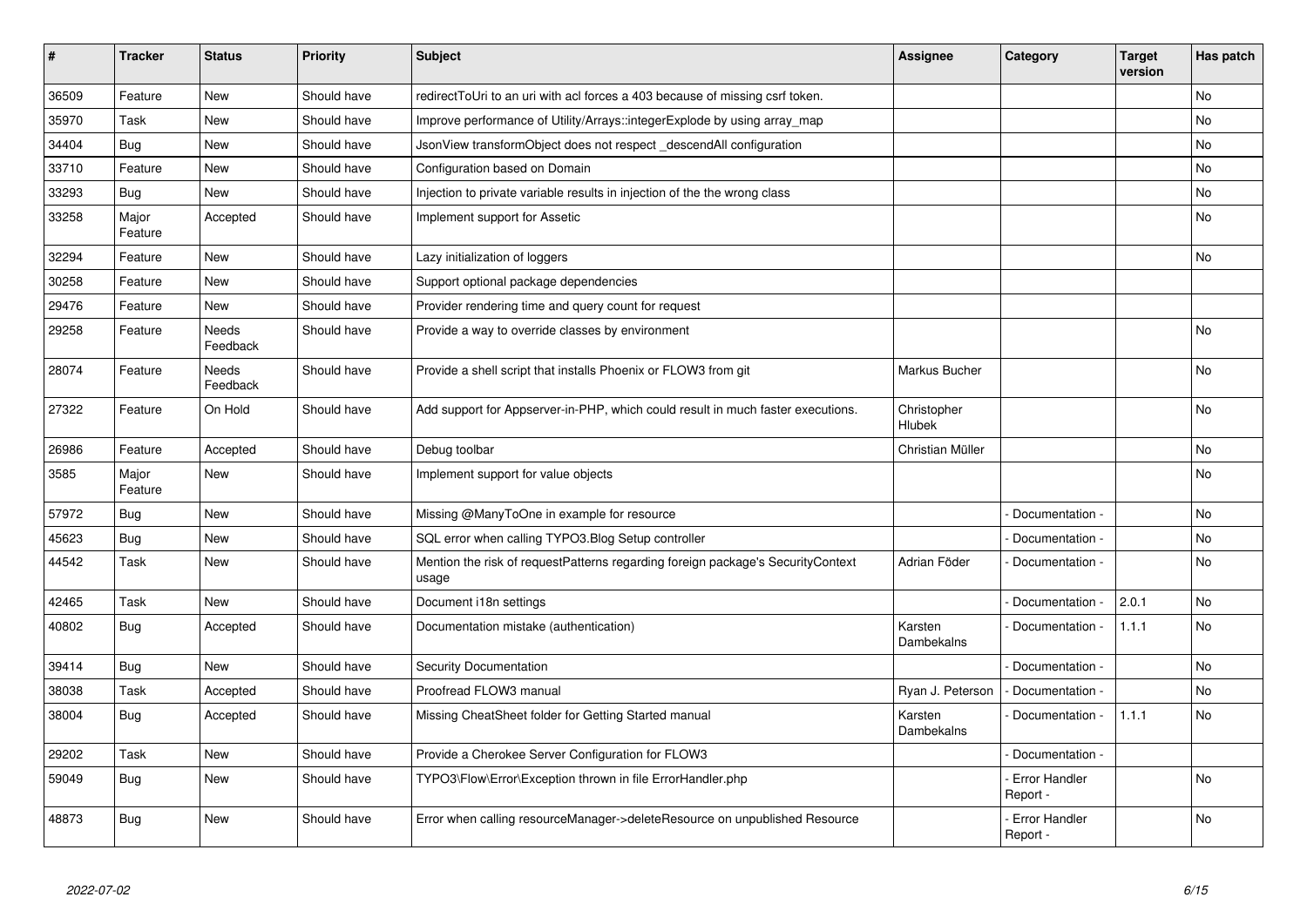| ∦     | <b>Tracker</b> | <b>Status</b>       | <b>Priority</b> | Subject                                                                                                      | Assignee              | Category       | <b>Target</b><br>version | Has patch |
|-------|----------------|---------------------|-----------------|--------------------------------------------------------------------------------------------------------------|-----------------------|----------------|--------------------------|-----------|
| 39609 | Feature        | Accepted            | Should have     | <b>Migration Version</b>                                                                                     | Karsten<br>Dambekalns | - Migrations - |                          | No        |
| 58153 | <b>Bug</b>     | <b>New</b>          | Should have     | Session - Scope, Property with interface annotation fails at wakeup                                          |                       | <b>AOP</b>     | 2.1                      | No.       |
| 55957 | Task           | <b>New</b>          | Should have     | RFC: Optimize AOP proxies                                                                                    |                       | <b>AOP</b>     |                          | No        |
| 27045 | <b>Bug</b>     | New                 | Should have     | Introduced properties are not available in the reflection service during a compile run                       |                       | <b>AOP</b>     |                          |           |
| 6712  | Feature        | Accepted            | Should have     | Implement mixin support                                                                                      | Robert Lemke          | <b>AOP</b>     |                          |           |
| 890   | Feature        | New                 | Should have     | Add priority for advice chains                                                                               | Robert Lemke          | <b>AOP</b>     |                          |           |
| 54446 | <b>Bug</b>     | <b>New</b>          | Should have     | Cache filebackend 'include once'                                                                             |                       | Cache          |                          | No        |
| 53262 | Bug            | <b>New</b>          | Should have     | FileBakend have some race condition                                                                          | Dominique Feyer       | Cache          |                          | Yes       |
| 46823 | Task           | Accepted            | Should have     | Detect APC and APCu correctly                                                                                |                       | Cache          |                          | No        |
| 46816 | Feature        | <b>New</b>          | Should have     | Add xcache cache backend                                                                                     |                       | Cache          |                          | No        |
| 46318 | Feature        | <b>New</b>          | Should have     | [caching framework] Extend cache interface to handle multiple entries                                        |                       | Cache          |                          | No        |
| 46216 | Feature        | New                 | Should have     | Add wincache cache backend                                                                                   |                       | Cache          |                          | No        |
| 40410 | <b>Bug</b>     | Needs<br>Feedback   | Should have     | Exception when using Apc, Memcached of Redis cache backend for reflection status<br>and object configuration | Karsten<br>Dambekalns | Cache          |                          | No        |
| 39699 | Bug            | Accepted            | Should have     | SQL DDL for TYPO3\FLOW3\Cache\Backend\PdoBackend                                                             | Karsten<br>Dambekalns | Cache          |                          | No        |
| 55199 | Feature        | <b>New</b>          | Should have     | Avoid Buffering of Shell output                                                                              |                       | Cli            |                          | No        |
| 35709 | Task           | <b>New</b>          | Should have     | Implement global Command aliases                                                                             |                       | Cli            |                          | No        |
| 50382 | Task           | <b>New</b>          | Should have     | Impossible to use arguments in CLI that are added by overriding<br>initializeCommandMethodArguments()        |                       | Command        |                          | No        |
| 33465 | Bug            | New                 | Should have     | Some vital commands to recover the system fail when recovery is needed                                       |                       | Command        |                          | No.       |
| 33069 | Task           | New                 | Should have     | Make command output sparse, implement generic verbose switch                                                 |                       | Command        |                          | No        |
| 60095 | Feature        | <b>Under Review</b> | Should have     | LockManager's LockHoldingStackPage should be configurable                                                    |                       | Configuration  |                          | No        |
| 48596 | Bug            | <b>Under Review</b> | Should have     | IgnoredTags configuration should be easier to configure from packages                                        | Alexander Berl        | Configuration  |                          | No        |
| 37373 | Feature        | <b>Under Review</b> | Should have     | Make annotation overrides / "injection" via Objects.yaml possible                                            | <b>Marc Neuhaus</b>   | Configuration  |                          | No        |
| 8464  | Feature        | New                 | Should have     | Write settings using the ConfigurationManager                                                                |                       | Configuration  |                          | No        |
| 52909 | <b>Bug</b>     | <b>New</b>          | Should have     | Class Loader fallback to non-proxy hides fatal errors                                                        |                       | Core           |                          | No        |
| 51312 | Bug            | New                 | Should have     | Default php error handler generates warning (when loading<br>TYPO3\Flow\Error\Exception class)               |                       | Core           | 2.0                      | No.       |
| 50080 | Bug            | Needs<br>Feedback   | Should have     | Broken concept for CLI/Web separation                                                                        | Karsten<br>Dambekalns | Core           |                          | No        |
| 47487 | Bug            | New                 | Should have     | Functional test classes in package without classes are not compiled                                          |                       | Core           | 2.0.1                    | No        |
| 46425 | Task           | <b>Under Review</b> | Should have     | DI proxy classes use raw reflection instead of RelfectionService                                             | Christian Müller      | Core           | 2.0.1                    | No        |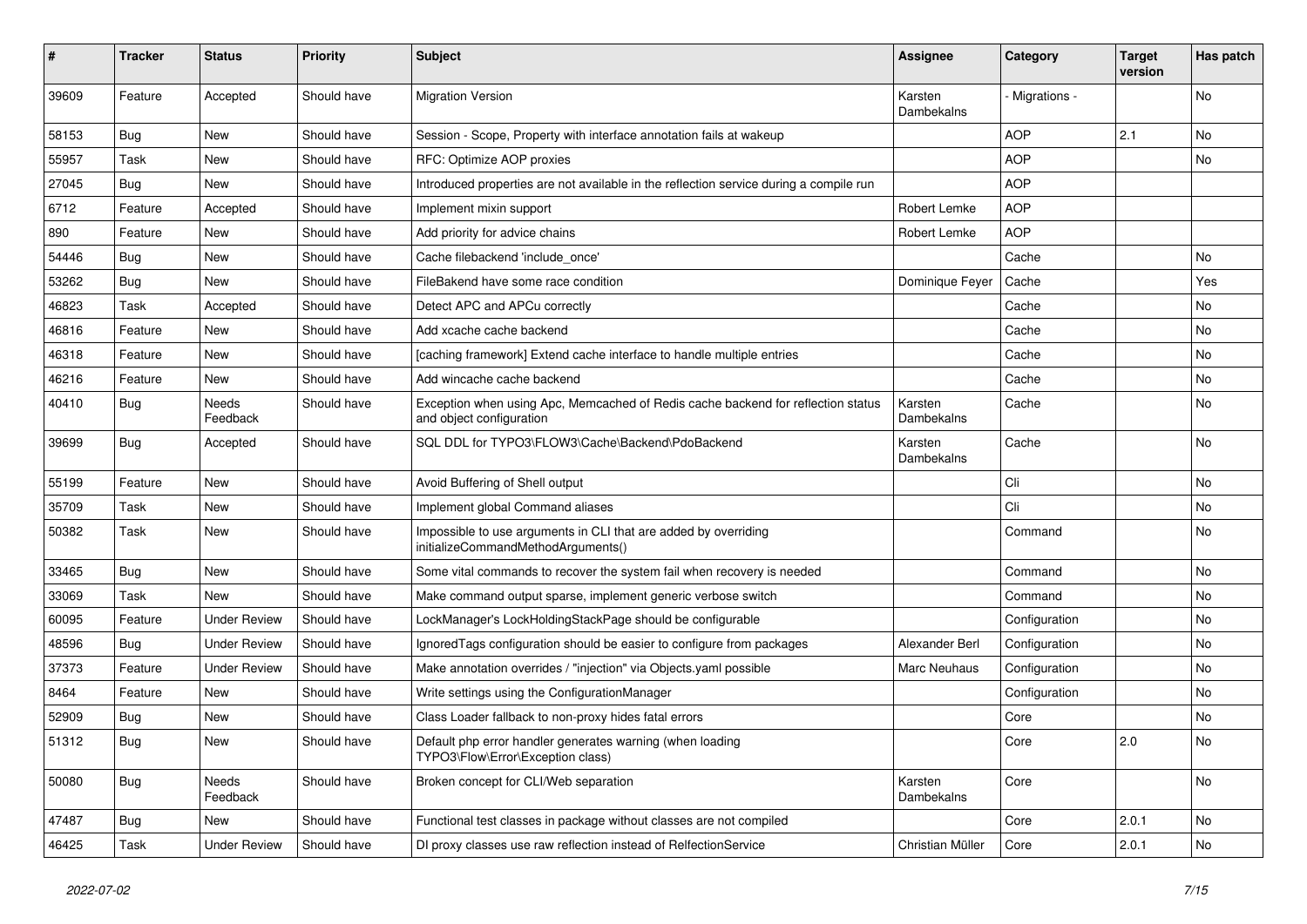| #     | <b>Tracker</b>   | <b>Status</b>       | <b>Priority</b> | Subject                                                                                                              | Assignee              | Category   | <b>Target</b><br>version | Has patch |
|-------|------------------|---------------------|-----------------|----------------------------------------------------------------------------------------------------------------------|-----------------------|------------|--------------------------|-----------|
| 43541 | Bug              | <b>New</b>          | Should have     | Incomplete classes path detection for PSR-0                                                                          |                       | Core       | 2.0.1                    | No        |
| 39096 | <b>Bug</b>       | New                 | Should have     | Unnecessary compile invoked in non production context?                                                               |                       | Core       | 2.0.1                    | No        |
| 39088 | Feature          | New                 | Should have     | Add a sgnalslot before compilation                                                                                   |                       | Core       |                          | No        |
| 32574 | Bug              | Accepted            | Should have     | FLOW3 enters fork bombs when using cgi-fcgi vs cli                                                                   | Karsten<br>Dambekalns | Core       |                          | No        |
| 30418 | Feature          | <b>New</b>          | Should have     | Package bootstrapping following dependencies                                                                         |                       | Core       |                          |           |
| 36955 | Feature          | New                 | Should have     | Add type filter to var dump()                                                                                        |                       | Error      |                          | No        |
| 58184 | Major<br>Feature | <b>New</b>          | Should have     | HTTP request argument building for different use cases                                                               |                       | Http       |                          | <b>No</b> |
| 56916 | Feature          | New                 | Should have     | Support PATCH request method as of RFC5789                                                                           |                       | Http       |                          | No        |
| 51763 | <b>Bug</b>       | <b>New</b>          | Should have     | HttpRequest always returns content of the current request                                                            |                       | Http       |                          | No        |
| 44712 | Task             | Accepted            | Should have     | Decouple Argument-Building in the HTTP-Request-Constructor                                                           |                       | Http       |                          | No        |
| 62292 | Major<br>Feature | <b>New</b>          | Should have     | Support for entity translation                                                                                       |                       | 118n       | 2.x                      | No        |
| 49806 | Task             | Accepted            | Should have     | Date formatting should care about the time zone                                                                      | Adrian Föder          | 118n       |                          | No        |
| 46066 | <b>Bug</b>       | <b>New</b>          | Should have     | Currency formatter uses wrong format for ISO 4217 currency codes                                                     |                       | 118n       |                          | No        |
| 44361 | Bug              | <b>New</b>          | Should have     | TYPO3\Flow\I18n\Formatter\DatetimeFormatter - caching DATETIME type                                                  |                       | 118n       | 2.0.1                    | No        |
| 36840 | Task             | Accepted            | Should have     | Improve exception for wrong locales                                                                                  | Karsten<br>Dambekalns | 118n       |                          | No        |
| 35030 | Feature          | <b>Under Review</b> | Should have     | Dynamic locale detection                                                                                             | Karsten<br>Dambekalns | 118n       |                          | No        |
| 33018 | Feature          | New                 | Should have     | Translator should support override of labels from other packages                                                     |                       | 118n       |                          | No        |
| 32607 | Feature          | Needs<br>Feedback   | Should have     | Export localized strings for JS consumption                                                                          | Karsten<br>Dambekalns | 118n       |                          | No        |
| 26943 | Feature          | Needs<br>Feedback   | Should have     | Add i18n support to domain models                                                                                    | Karsten<br>Dambekalns | 118n       |                          | No        |
| 9313  | Feature          | <b>New</b>          | Should have     | Support for currencies                                                                                               |                       | 118n       |                          | No        |
| 54744 | <b>Bug</b>       | New                 | Should have     | System.log contains many NOTICE Flow The argument "workspace" declared in<br>pointcut does not exist in method TYPO3 |                       | Log        |                          | No        |
| 9861  | Feature          | Needs<br>Feedback   | Should have     | Leave logging up and running as long as possible                                                                     |                       | Log        |                          | No        |
| 3312  | Feature          | Needs<br>Feedback   | Should have     | Allow for easy logging by annotations                                                                                | Robert Lemke          | Log        |                          |           |
| 48862 | Feature          | New                 | Should have     | Possibility to exclude package from file monitoring                                                                  |                       | Monitor    |                          | No        |
| 54037 | Feature          | <b>Under Review</b> | Should have     | JsonView accepts encoding options                                                                                    |                       | <b>MVC</b> |                          | No        |
| 51459 | Feature          | New                 | Should have     | Allow catching of particular exceptions on property mapping                                                          |                       | <b>MVC</b> |                          | No        |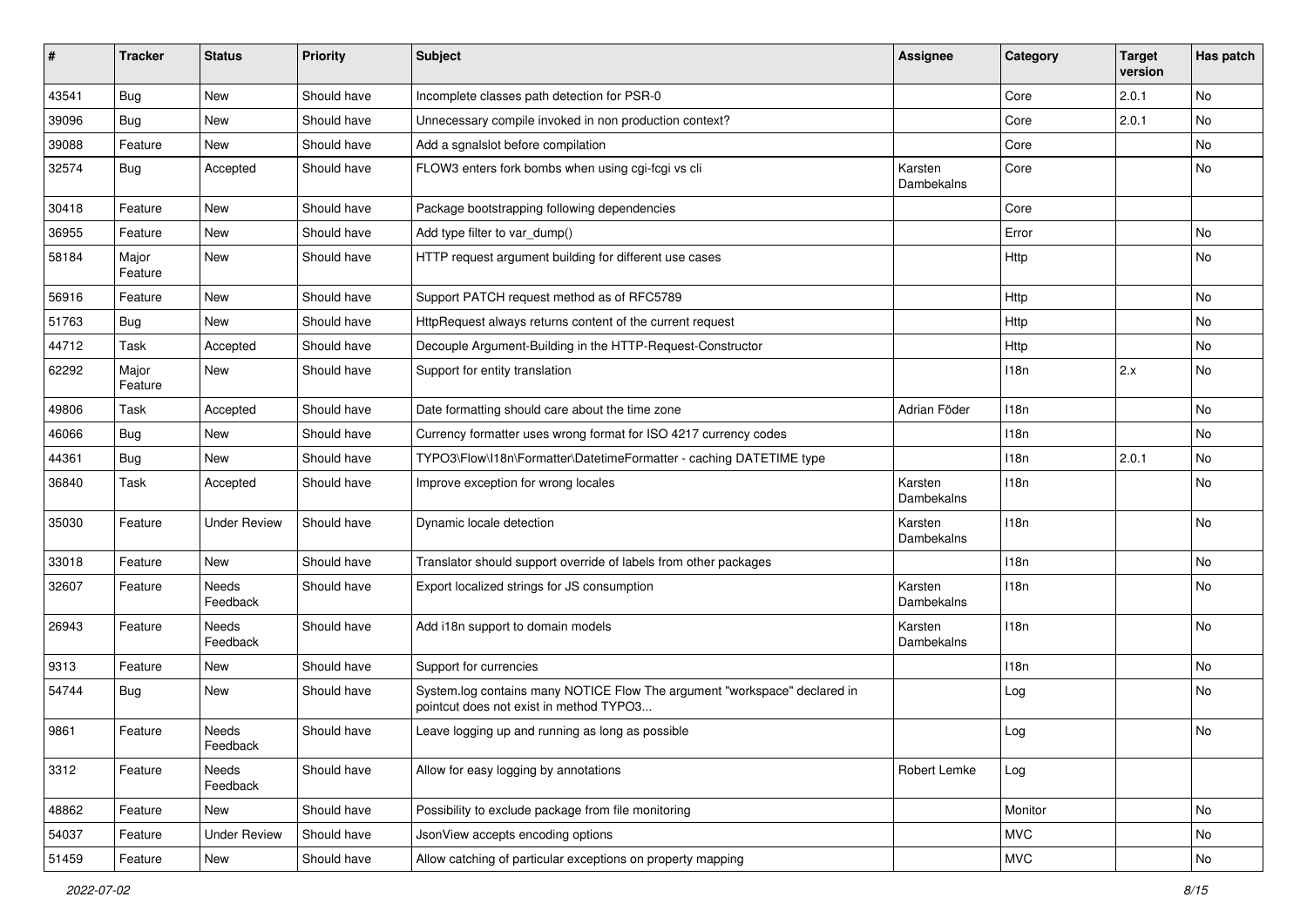| ∦     | <b>Tracker</b> | <b>Status</b>       | Priority    | <b>Subject</b>                                                                                              | <b>Assignee</b>             | Category      | <b>Target</b><br>version | Has patch |
|-------|----------------|---------------------|-------------|-------------------------------------------------------------------------------------------------------------|-----------------------------|---------------|--------------------------|-----------|
| 48532 | Bug            | <b>Under Review</b> | Should have | JsonView Configuration behaves differently for arrays and objects                                           | Alexander Berl              | <b>MVC</b>    |                          | <b>No</b> |
| 44186 | <b>Bug</b>     | New                 | Should have | Request does not accept custom Content-Type                                                                 |                             | <b>MVC</b>    | 2.0.1                    | No        |
| 44185 | <b>Bug</b>     | New                 | Should have | XML body always need a root node                                                                            |                             | <b>MVC</b>    | 2.0.1                    | <b>No</b> |
| 44184 | Bug            | New                 | Should have | Request arguments are not merged correctly for single object actions                                        |                             | <b>MVC</b>    | 2.0.1                    | No        |
| 39674 | <b>Bug</b>     | <b>New</b>          | Should have | \TYPO3\FLOW3\var_dump behaves weird in controller actions doing return                                      |                             | <b>MVC</b>    |                          | No        |
| 34674 | Feature        | Accepted            | Should have | NotFoundView is not injected in ActionController                                                            | <b>Robert Lemke</b>         | <b>MVC</b>    |                          | <b>No</b> |
| 30890 | Feature        | Accepted            | Should have | Developer Toolbar                                                                                           | Christian Müller            | <b>MVC</b>    |                          | No        |
| 30428 | Feature        | New                 | Should have | Cloning of request arguments                                                                                |                             | <b>MVC</b>    |                          |           |
| 30423 | Feature        | New                 | Should have | Rendering template of other action without forward                                                          |                             | <b>MVC</b>    |                          | No        |
| 28231 | Feature        | New                 | Should have | Allow output to STDERR for CLI Response                                                                     |                             | <b>MVC</b>    |                          |           |
| 26745 | Feature        | New                 | Should have | MVC should know about entities lying in the session                                                         |                             | <b>MVC</b>    |                          | No        |
| 25907 | Task           | <b>New</b>          | Should have | Referrer should only contain the URI of the previous request                                                |                             | <b>MVC</b>    |                          |           |
| 3728  | Feature        | New                 | Should have | Support arrays of objects as controller arguments                                                           |                             | <b>MVC</b>    |                          |           |
| 3306  | Feature        | Accepted            | Should have | Flush routes cache automatically on class file modifications                                                | Robert Lemke                | <b>MVC</b>    |                          |           |
| 3153  | Feature        | New                 | Should have | Support of action based filter rules defined by annotation.                                                 |                             | <b>MVC</b>    |                          |           |
| 2817  | Feature        | Needs<br>Feedback   | Should have | Provide safeguard for preventing multiple submits of a form                                                 |                             | <b>MVC</b>    |                          | <b>No</b> |
| 58773 | <b>Bug</b>     | Accepted            | Should have | Improve NoMatchingRouteException                                                                            | Bastian<br>Waidelich        | MVC - Routing |                          | <b>No</b> |
| 53350 | Bug            | Accepted            | Should have | Trying to create a Link in an Template in CLI Context should provide a helpful<br>exception                 | Bastian<br>Waidelich        | MVC - Routing |                          | No        |
| 50395 | <b>Bug</b>     | Accepted            | Should have | Route cache caches routes for non dispatchable requests                                                     | Bastian<br>Waidelich        | MVC - Routing |                          | No        |
| 45917 | <b>Bug</b>     | New                 | Should have | RoutePartHandler transliteration must be improved                                                           |                             | MVC - Routing |                          | <b>No</b> |
| 45405 | <b>Bug</b>     | Accepted            | Should have | Uncaught Exception in DynamicRoutePart                                                                      | <b>Bastian</b><br>Waidelich | MVC - Routing |                          | No        |
| 44891 | Feature        | <b>New</b>          | Should have | Routes should be able to enforce http/https protocol                                                        |                             | MVC - Routing |                          | <b>No</b> |
| 37405 | Feature        | <b>Under Review</b> | Should have | When changing a property wich is used in routing the Link-VH should direkt to the<br>new properties value   |                             | MVC - Routing |                          | No        |
| 29972 | Feature        | <b>Under Review</b> | Should have | Configurable Redirects                                                                                      | Tim Kandel                  | MVC - Routing |                          | No        |
| 53224 | <b>Bug</b>     | New                 | Should have | Constructor in subclass breaks call chain leading to missing identifier / uuid                              |                             | Object        |                          | No        |
| 46974 | <b>Bug</b>     | Accepted            | Should have | Original and Proxy class in one file makes it difficult to reach 100% code coverage for<br>functional tests | Christian Müller            | Object        |                          | No        |
| 40283 | Bug            | New                 | Should have | New constructor in grandparent class not called                                                             |                             | Object        |                          | No        |
| 35783 | Feature        | New                 | Should have | Lifecycle method after property mapping                                                                     |                             | Object        |                          | No        |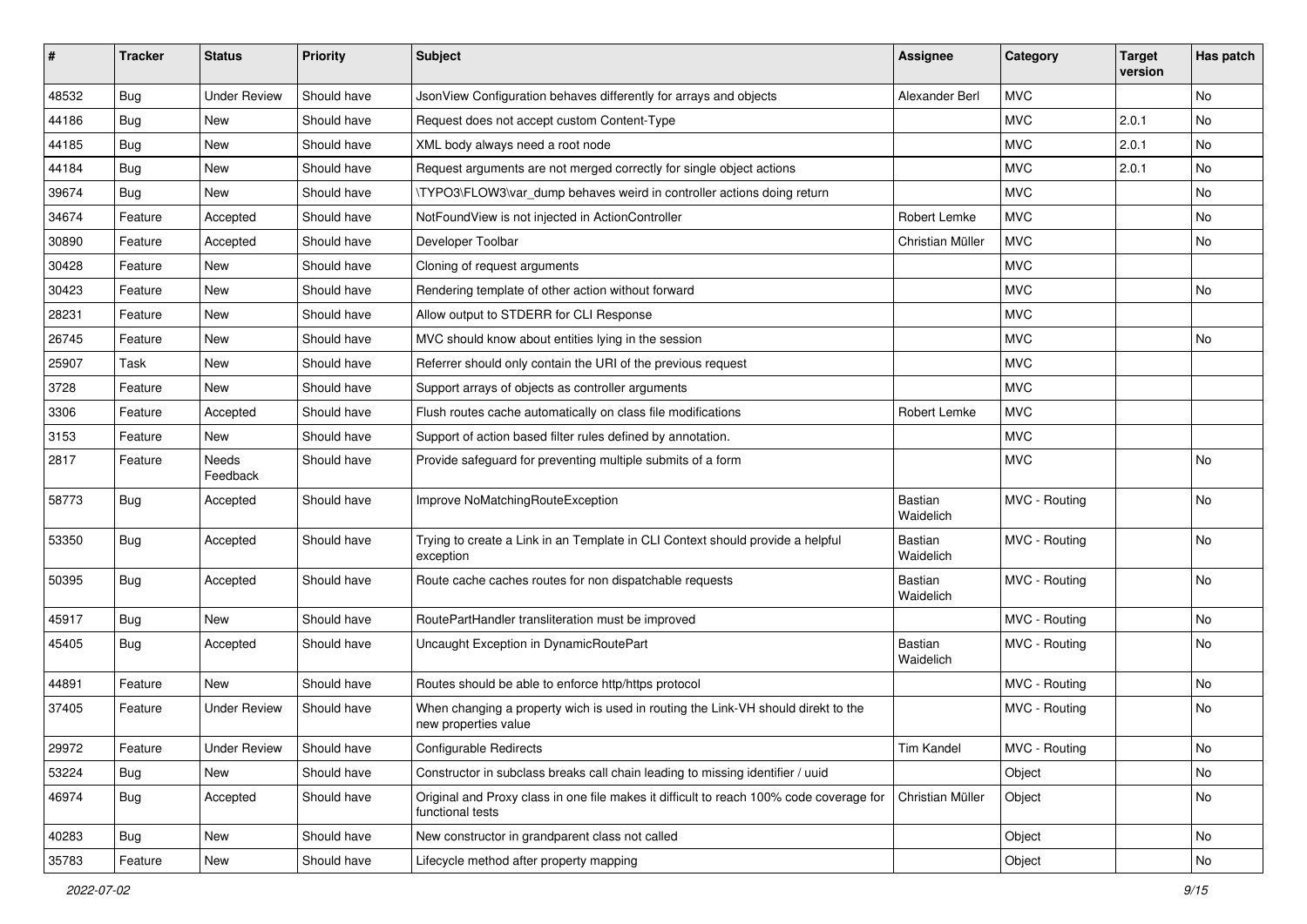| $\sharp$ | <b>Tracker</b>   | <b>Status</b>       | <b>Priority</b> | <b>Subject</b>                                                                                | <b>Assignee</b>         | Category    | <b>Target</b><br>version | Has patch |
|----------|------------------|---------------------|-----------------|-----------------------------------------------------------------------------------------------|-------------------------|-------------|--------------------------|-----------|
| 35083    | Bug              | <b>New</b>          | Should have     | involving SecurityContext in Widget's __wakeup situation leads to an exception                |                         | Object      |                          | No        |
| 31262    | Feature          | New                 | Should have     | Named arguments in Objects yaml for constructor arguments                                     |                         | Object      |                          | No        |
| 31261    | Feature          | New                 | Should have     | Virtual objects - generate proxy classes for interfaces                                       |                         | Object      |                          | No        |
| 27088    | Bug              | On Hold             | Should have     | initializeObject() is called too early when reconstructing entities                           |                         | Object      |                          | No        |
| 25988    | Bug              | New                 | Should have     | Useless proxies are built for some classes                                                    |                         | Object      |                          |           |
| 3588     | Feature          | Accepted            | Should have     | Support value objects in the Object Factory                                                   | Robert Lemke            | Object      |                          |           |
| 57437    | Bug              | New                 | Should have     | Composer package replacement is not supported                                                 |                         | Package     |                          | No        |
| 54458    | Bug              | New                 | Should have     | Missing Version Number in packages                                                            |                         | Package     |                          | No        |
| 53620    | Bug              | <b>New</b>          | Should have     | Move Classes/TYPO3/Flow/Composer to own Package                                               |                         | Package     |                          | No        |
| 47858    | Bug              | Needs<br>Feedback   | Should have     | Remove .htaccess from Composer Installer Essentials                                           | Christopher<br>Hlubek   | Package     | 2.0.1                    | No        |
| 41900    | Feature          | Accepted            | Should have     | Check for duplicate PSR-0 autoload namespaces                                                 | Christian Jul<br>Jensen | Package     |                          | No        |
| 41832    | Task             | New                 | Should have     | Improve error handling for incompatible packages                                              | Christian Jul<br>Jensen | Package     |                          | No        |
| 41414    | Task             | Needs<br>Feedback   | Should have     | Check packageKey naming / file structure below Packages/Vendor                                |                         | Package     |                          | No        |
| 5774     | Feature          | New                 | Should have     | Package Manager should clear all cache entries tagged with %PACKAGE%                          |                         | Package     |                          |           |
| 1856     | Feature          | New                 | Should have     | The Package Manager checks dependencies between packages on each activation /<br>deactivation | Christopher<br>Hlubek   | Package     |                          |           |
| 59672    | Feature          | <b>Under Review</b> | Should have     | Add support for Doctrine 2.5 embeddables                                                      | Alexander Berl          | Persistence |                          | No        |
| 59442    | Bug              | <b>Under Review</b> | Should have     | Composite primary keys including foreign entity don't work                                    |                         | Persistence |                          | No        |
| 59366    | Bug              | <b>Under Review</b> | Should have     | fix* lifecycle callbacks should not be registered for unproxied entities                      |                         | Persistence |                          | No        |
| 59322    | Bug              | <b>New</b>          | Should have     | Mssing field exception should show missing migrations as well                                 |                         | Persistence |                          | No        |
| 56602    | Major<br>Feature | New                 | Should have     | Handling Of Multi Identity Entities                                                           |                         | Persistence |                          | No        |
| 56573    | Bug              | New                 | Should have     | Converting by Flow\Identity                                                                   |                         | Persistence |                          | No        |
| 52014    | Bug              | New                 | Should have     | Migration makes fields NOT NULL even though not true                                          |                         | Persistence |                          | No        |
| 51188    | Bug              | New                 | Should have     | Doctrine does not respect AOP-injected properties                                             |                         | Persistence |                          | No        |
| 49050    | Feature          | New                 | Should have     | Allow Subqueries in QueryInterface                                                            |                         | Persistence |                          | No        |
| 47951    | Feature          | New                 | Should have     | Warn if persistence stack is not empty at the end of a get-request                            |                         | Persistence |                          | No        |
| 46010    | Bug              | New                 | Should have     | Generating a DiscriminatorMap with base class in different namespace does not work            |                         | Persistence |                          | No        |
| 46009    | Task             | New                 | Should have     | Improve error message for missing class in Flow annotation driver                             |                         | Persistence |                          | No        |
| 44396    | Task             | Accepted            | Should have     | Move Doctrine ORM integration onto own namespace                                              | Karsten<br>Dambekalns   | Persistence |                          | No        |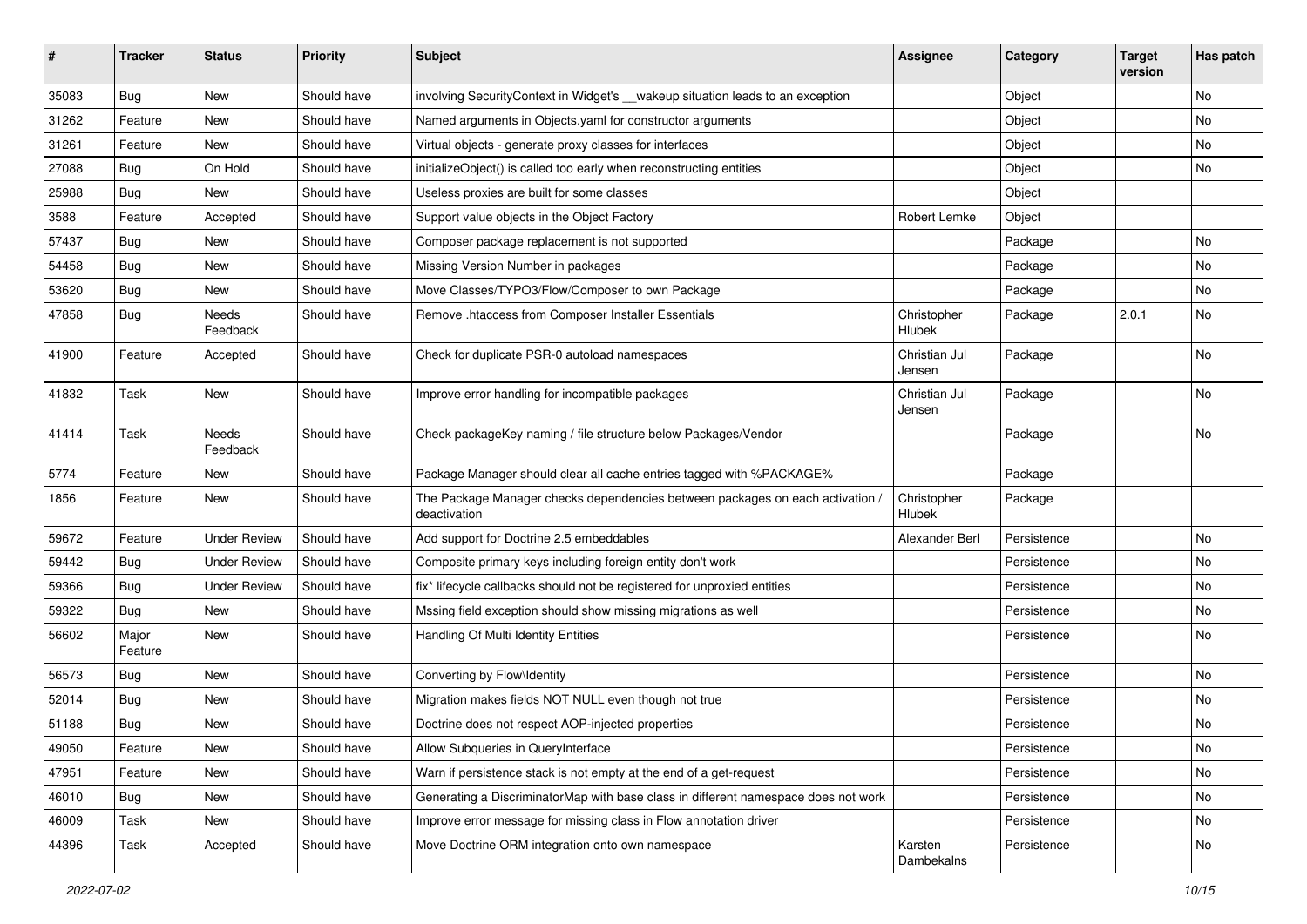| #     | <b>Tracker</b> | <b>Status</b>            | <b>Priority</b> | Subject                                                                                       | Assignee               | Category    | <b>Target</b><br>version | Has patch     |
|-------|----------------|--------------------------|-----------------|-----------------------------------------------------------------------------------------------|------------------------|-------------|--------------------------|---------------|
| 44375 | Task           | Accepted                 | Should have     | Make all persistence reads go through repositories                                            | Karsten<br>Dambekalns  | Persistence |                          | No            |
| 44244 | <b>Bug</b>     | New                      | Should have     | defaultOrderings aren't applied on related objects                                            |                        | Persistence |                          | No            |
| 43993 | Task           | New                      | Should have     | Warn when no migrations are found at all during doctrine: migrate                             |                        | Persistence |                          | No            |
| 43967 | Bug            | New                      | Should have     | Error in evaluating orphanRemoval in Flow Annotation driver                                   |                        | Persistence |                          | No            |
| 43192 | Bug            | Accepted                 | Should have     | findByIdentifier() for non-persisted objects not working for custom identifier properties     | Karsten<br>Dambekalns  | Persistence |                          | No            |
| 43190 | Bug            | Accepted                 | Should have     | Misleading exception message for incompatible database structure                              | Karsten<br>Dambekalns  | Persistence | 2.0.1                    | No            |
| 41807 | Task           | <b>Under Review</b>      | Should have     | Initialize the eventmanager in the EntityManagerInterface                                     |                        | Persistence |                          | No            |
| 41420 | Feature        | New                      | Should have     | Support entity versioning                                                                     |                        | Persistence |                          | No            |
| 37372 | Feature        | Accepted                 | Should have     | Inheritance in ORM should be configured automatically                                         | Karsten<br>Dambekalns  | Persistence |                          | No            |
| 37354 | Bug            | Accepted                 | Should have     | Do not apply generateValueHash() and generateUuid() if custom identifier is used              | Karsten<br>Dambekalns  | Persistence |                          | No            |
| 36804 | Bug            | New                      | Should have     | Orphaned entities within aggregates are not removed                                           |                        | Persistence |                          | No            |
| 36715 | Feature        | Accepted                 | Should have     | Make simultaneous use of multiple persistence backends possible                               | Karsten<br>Dambekalns  | Persistence |                          | No            |
| 36495 | <b>Bug</b>     | New                      | Should have     | HTTP Response is sent before persistence preventing Exceptions to be displayed on<br>redirect |                        | Persistence |                          | No            |
| 30933 | Feature        | Needs<br>Feedback        | Should have     | Check for unique constraints on add()                                                         | Karsten<br>Dambekalns  | Persistence |                          | No            |
| 29425 | Bug            | New                      | Should have     | Deletion of a blog post with resources fails with FK constraint error                         |                        | Persistence |                          |               |
| 28136 | Feature        | New                      | Should have     | HTTP Semantics for Transactions and more                                                      |                        | Persistence |                          | No            |
| 28016 | <b>Bug</b>     | <b>Needs</b><br>Feedback | Should have     | Cascade remove of cleared ArrayCollection                                                     | Karsten<br>Dambekalns  | Persistence |                          | No            |
| 13559 | <b>Bug</b>     | Accepted                 | Should have     | ObjectSerializer failes with persistent objects within arrays                                 | Karsten<br>Dambekalns  | Persistence |                          | <b>No</b>     |
| 9537  | Feature        | New                      | Should have     | Query criterions should be able to compare whole objects                                      |                        | Persistence |                          |               |
| 59023 | <b>Bug</b>     | New                      | Should have     | BooleanConverter should not convert empty values to boolean                                   |                        | Property    |                          | No            |
| 56107 | Bug            | New                      | Should have     | Property mapping configuration only supports one wildcard at a time                           |                        | Property    |                          | $\mathsf{No}$ |
| 49566 | <b>Bug</b>     | New                      | Should have     | NULL source values are not handled correctly                                                  | Adrian Föder           | Property    |                          | No            |
| 47273 | Feature        | New                      | Should have     | Support mapping properties with differing types for setter and property                       |                        | Property    |                          | No            |
| 37292 | <b>Bug</b>     | <b>Under Review</b>      | Should have     | PropertyMappingConfiguration::mapUnknownProperties is not passed down to<br>Subconfiguration  | Sebastian<br>Kurfuerst | Property    |                          | Yes           |
| 37279 | Feature        | New                      | Should have     | Request PropertyMapping                                                                       |                        | Property    |                          | No            |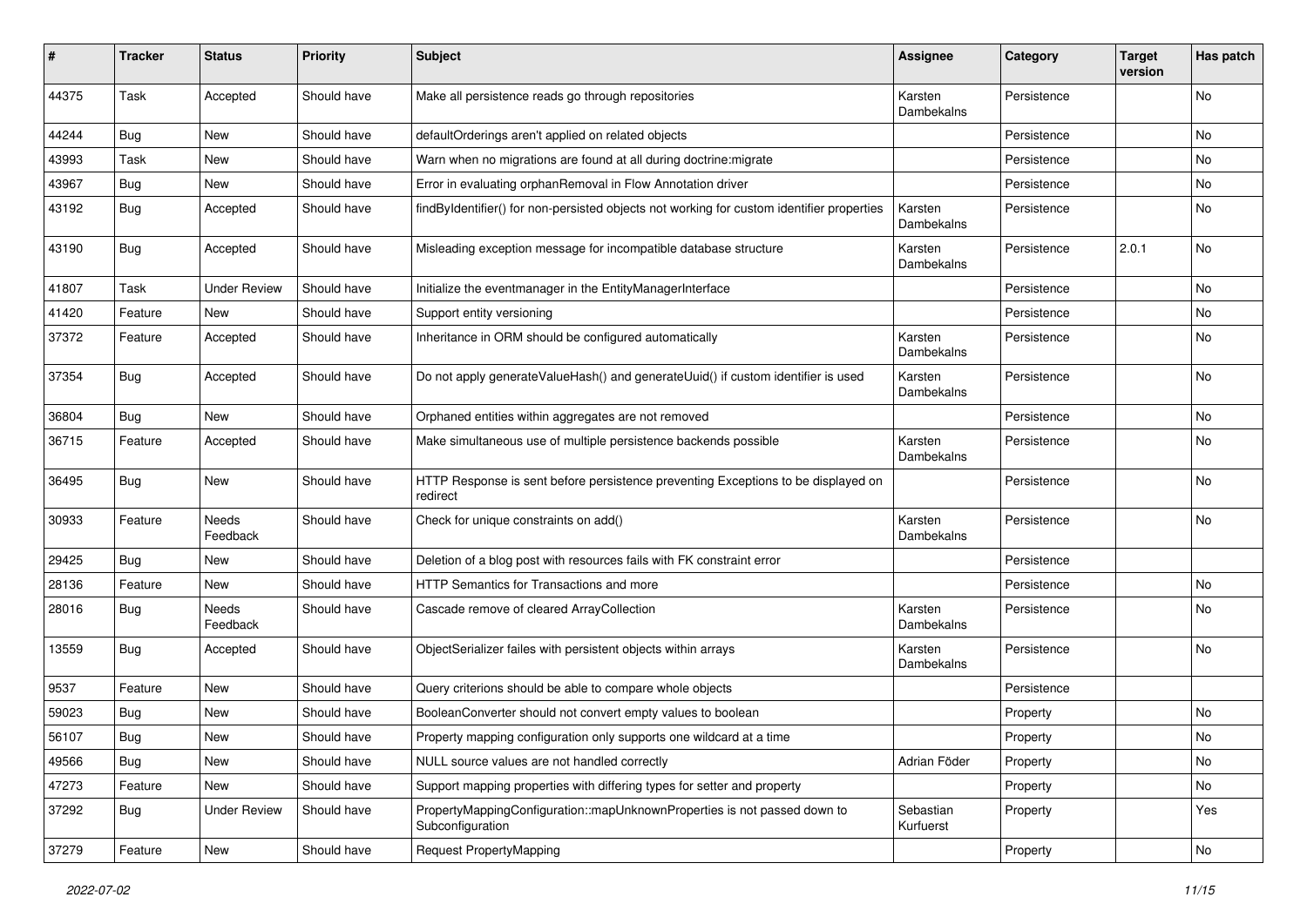| #     | <b>Tracker</b> | <b>Status</b>       | <b>Priority</b> | <b>Subject</b>                                                                                      | <b>Assignee</b>       | Category   | <b>Target</b><br>version | Has patch |
|-------|----------------|---------------------|-----------------|-----------------------------------------------------------------------------------------------------|-----------------------|------------|--------------------------|-----------|
| 34134 | <b>Bug</b>     | Needs<br>Feedback   | Should have     | PropertyMapper throws unnecessary exception                                                         | Christian Müller      | Property   |                          | Yes       |
| 32106 | Feature        | Accepted            | Should have     | Support for Object source in PropertyMapper                                                         |                       | Property   |                          | Yes       |
| 61043 | Task           | New                 | Should have     | Rename ClassSchema to ModelSchema                                                                   |                       | Reflection |                          | No        |
| 53533 | <b>Bug</b>     | New                 | Should have     | Class reflection assumes reverse PSR-0, can lead to fail in autoloader                              |                       | Reflection |                          | No        |
| 51847 | Bug            | New                 | Should have     | Overiding controller actions with other required parameter sets results in fatal error.             |                       | Reflection | 2.x                      | <b>No</b> |
| 47325 | <b>Bug</b>     | <b>Under Review</b> | Should have     | ReflectionData and classSchema caches need not be freezable                                         |                       | Reflection | 2.0.1                    | No        |
| 31002 | <b>Bug</b>     | New                 | Should have     | Generated __sleep method handles static properties as members.                                      |                       | Reflection |                          |           |
| 26767 | Feature        | New                 | Should have     | Reflection method to get a method return type and documentation                                     |                       | Reflection |                          |           |
| 26765 | Feature        | Accepted            | Should have     | Support class schema features for every reflected class                                             | Karsten<br>Dambekalns | Reflection |                          | No        |
| 57815 | <b>Bug</b>     | <b>New</b>          | Should have     | Invalid resources are saved in the persistent resources folder                                      |                       | Resource   |                          | No        |
| 51676 | Feature        | <b>Under Review</b> | Should have     | Support of symlinks for Resources                                                                   |                       | Resource   |                          | No        |
| 47950 | <b>Bug</b>     | <b>New</b>          | Should have     | import of remote resources                                                                          |                       | Resource   | 2.0.1                    | <b>No</b> |
| 47075 | Feature        | New                 | Should have     | Make Exception more meaningful                                                                      |                       | Resource   |                          | No        |
| 45103 | Feature        | New                 | Should have     | Make static resource URI generation available outside of Fluid                                      |                       | Resource   |                          | No        |
| 42888 | Bug            | Needs<br>Feedback   | Should have     | ResourceManager chokes on non existing files                                                        |                       | Resource   |                          | No        |
| 39253 | Feature        | Accepted            | Should have     | Remove mirroring mode option and code                                                               | Karsten<br>Dambekalns | Resource   |                          | No        |
| 36800 | Task           | Accepted            | Should have     | Streamline Resource object API                                                                      | Robert Lemke          | Resource   |                          | No        |
| 33937 | Feature        | Accepted            | Should have     | Convenience method to resolve public "resource://" paths                                            | Karsten<br>Dambekalns | Resource   |                          | No        |
| 33587 | Feature        | New                 | Should have     | Automatically remove unused Resources                                                               |                       | Resource   |                          | No        |
| 27721 | Bug            | Needs<br>Feedback   | Should have     | Permissions of uploaded resources not correct                                                       | Karsten<br>Dambekalns | Resource   |                          | No        |
| 58927 | <b>Bug</b>     | New                 | Should have     | Overlapping ressouce definitions in Policy yaml resolved incorrectly                                |                       | Security   | 2.1                      | No        |
| 58852 | Bug            | New                 | Should have     | TYPO3\Flow\Security\Exception\AccessDeniedException should clarify which action<br>fails to execute |                       | Security   |                          | <b>No</b> |
| 54589 | <b>Bug</b>     | New                 | Should have     | Role parent is not removed from roles MM table                                                      |                       | Security   |                          | No        |
| 54146 | Bug            | New                 | Should have     | Different sorting of arguments in ACL Patterns doesnt work                                          | Christian Müller      | Security   |                          | No        |
| 53177 | Feature        | New                 | Should have     | entity resource policy value support for `this`                                                     |                       | Security   |                          | No        |
| 49780 | Bug            | New                 | Should have     | Roles are not synchronized                                                                          |                       | Security   |                          | No        |
| 48167 | Feature        | Accepted            | Should have     | Command line account and role browsing                                                              | Adrian Föder          | Security   |                          | No        |
| 47859 | Task           | Accepted            | Should have     | Logging: Do not log all decisions in \TYPO3\Flow\Security\Aspect\LoggingAspect                      | Robert Lemke          | Security   |                          | No        |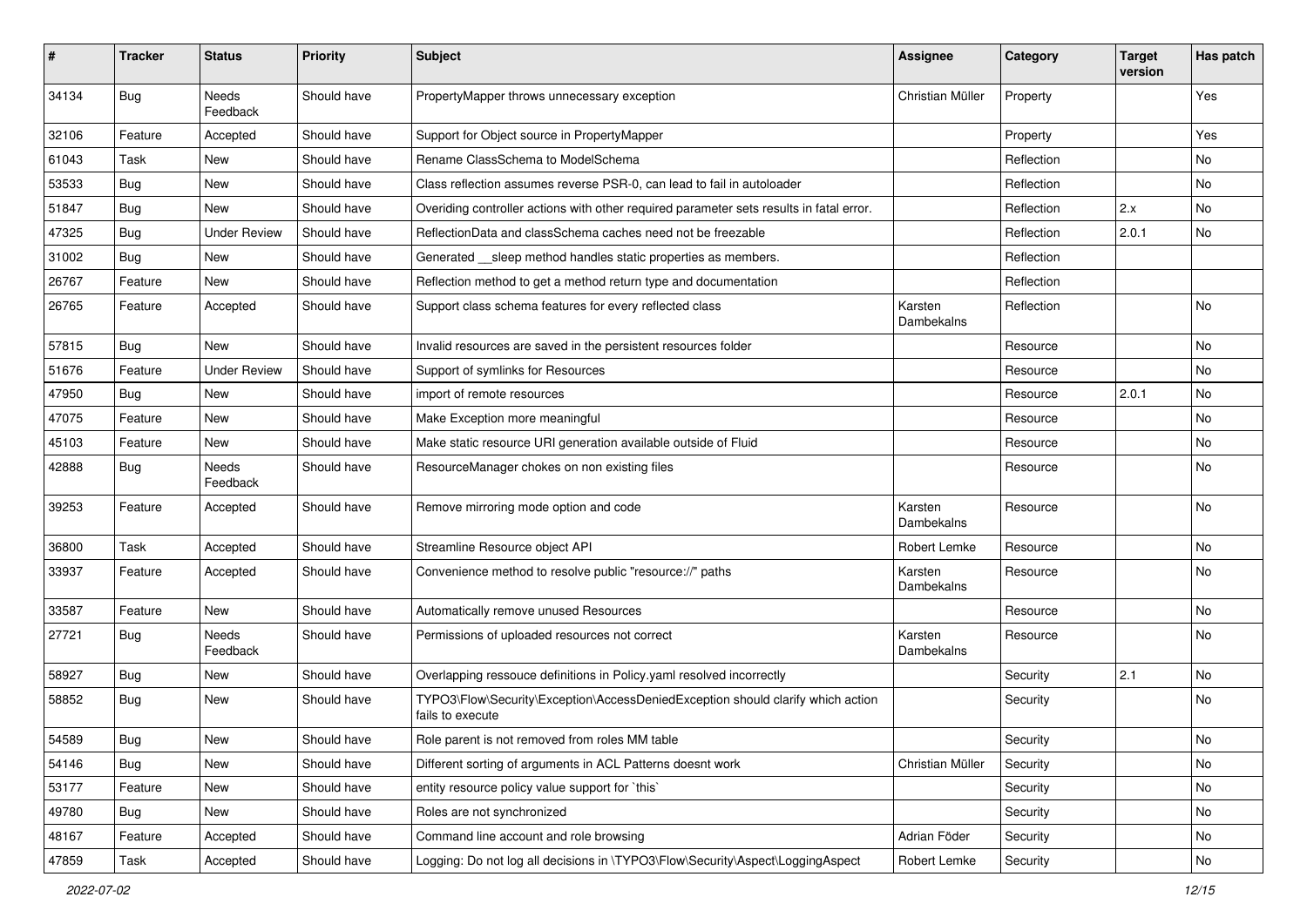| ∦     | <b>Tracker</b> | <b>Status</b>            | <b>Priority</b> | <b>Subject</b>                                                                                                               | Assignee              | Category   | <b>Target</b><br>version | Has patch |
|-------|----------------|--------------------------|-----------------|------------------------------------------------------------------------------------------------------------------------------|-----------------------|------------|--------------------------|-----------|
| 47429 | Bug            | New                      | Should have     | Global policy files no longer allowed                                                                                        |                       | Security   |                          | No        |
| 46063 | Feature        | New                      | Should have     | Implement username password provider with "remember me" persistent cookie                                                    | Christopher<br>Hlubek | Security   |                          | No        |
| 44563 | Feature        | <b>New</b>               | Should have     | Logged in users via HTTP Basic always get re-authenticated                                                                   |                       | Security   |                          | No        |
| 41029 | Bug            | Accepted                 | Should have     | Method security is also evaluating abstract classes                                                                          | Karsten<br>Dambekalns | Security   |                          | No        |
| 39910 | Feature        | Accepted                 | Should have     | Ability to query user based on roles                                                                                         |                       | Security   |                          | No        |
| 37846 | Feature        | New                      | Should have     | Should be able to declare more than one controllerObjectName per requestPatterns                                             |                       | Security   |                          | No        |
| 36508 | Bug            | New                      | Should have     | AuthenticationProvider Request Patterns                                                                                      |                       | Security   |                          | No        |
| 34816 | Feature        | New                      | Should have     | Long text encryption                                                                                                         |                       | Security   |                          | No        |
| 33078 | <b>Bug</b>     | New                      | Should have     | No Redirect to Login                                                                                                         |                       | Security   |                          | No        |
| 30425 | Bug            | New                      | Should have     | New methods are not updated in Policies during Development                                                                   |                       | Security   |                          |           |
| 29387 | Feature        | Needs<br>Feedback        | Should have     | A token with wrong credentials should throw an exception                                                                     | Andreas Förthner      | Security   |                          |           |
| 28319 | Bug            | Needs<br>Feedback        | Should have     | Access denied will be logged at the wrong location in nested calls                                                           |                       | Security   |                          | No        |
| 28052 | Feature        | On Hold                  | Should have     | Possibility to enable or disable accounts                                                                                    | Julian Kleinhans      | Security   |                          | No        |
| 9968  | Feature        | New                      | Should have     | Promote security publishing configuration automatically when persisting models                                               | Andreas Förthner      | Security   |                          |           |
| 8463  | Feature        | New                      | Should have     | Check security policy for objects reconstituted in the session scope                                                         |                       | Security   |                          |           |
| 8462  | Feature        | New                      | Should have     | Check subobjects in query rewriting                                                                                          |                       | Security   |                          |           |
| 5442  | Feature        | New                      | Should have     | Destroy session / logout user on deleting an account                                                                         | Andreas Förthner      | Security   |                          |           |
| 3621  | Feature        | New                      | Should have     | Implement dynamic firewall filter registration                                                                               | Andreas Förthner      | Security   |                          |           |
| 3619  | Feature        | New                      | Should have     | Implement System Policy Support/System Security                                                                              | Andreas Förthner      | Security   |                          |           |
| 57374 | <b>Bug</b>     | New                      | Should have     | Persisted entities saved in session are not resolved                                                                         |                       | Session    | 2.x                      | No        |
| 46210 | Bug            | <b>Needs</b><br>Feedback | Should have     | securityContext->getParty() in the initializeObject() method of a session-Scope object<br>throws exception on second request |                       | Session    |                          | No        |
| 44203 | <b>Bug</b>     | <b>Needs</b><br>Feedback | Should have     | Session implementation is still racy                                                                                         | Robert Lemke          | Session    | 2.0.1                    | No        |
| 62740 | Bug            | New                      | Should have     | Add check on literal in TypeHandlingUtility::isCollectionType                                                                |                       | Utility    |                          | No        |
| 32985 | Feature        | <b>New</b>               | Should have     | Implement Processing Rules when merging numerically-indexed arrays                                                           |                       | Utility    |                          | No        |
| 57450 | Bug            | New                      | Should have     | International E-Mail addresses (umlauts, etc.) are not validated correctly                                                   |                       | Validation |                          | No        |
| 50901 | Feature        | New                      | Should have     | @IgnoreValidation also for class fields                                                                                      |                       | Validation |                          | No        |
| 47456 | Feature        | New                      | Should have     | ManyToOne and OneToOne Relations of Objects passed as Action Argument are<br>loaded automatically                            |                       | Validation |                          | No        |
| 47191 | Feature        | <b>Under Review</b>      | Should have     | Make (property) Validators aware of parent class and the property they belong to                                             |                       | Validation |                          | No        |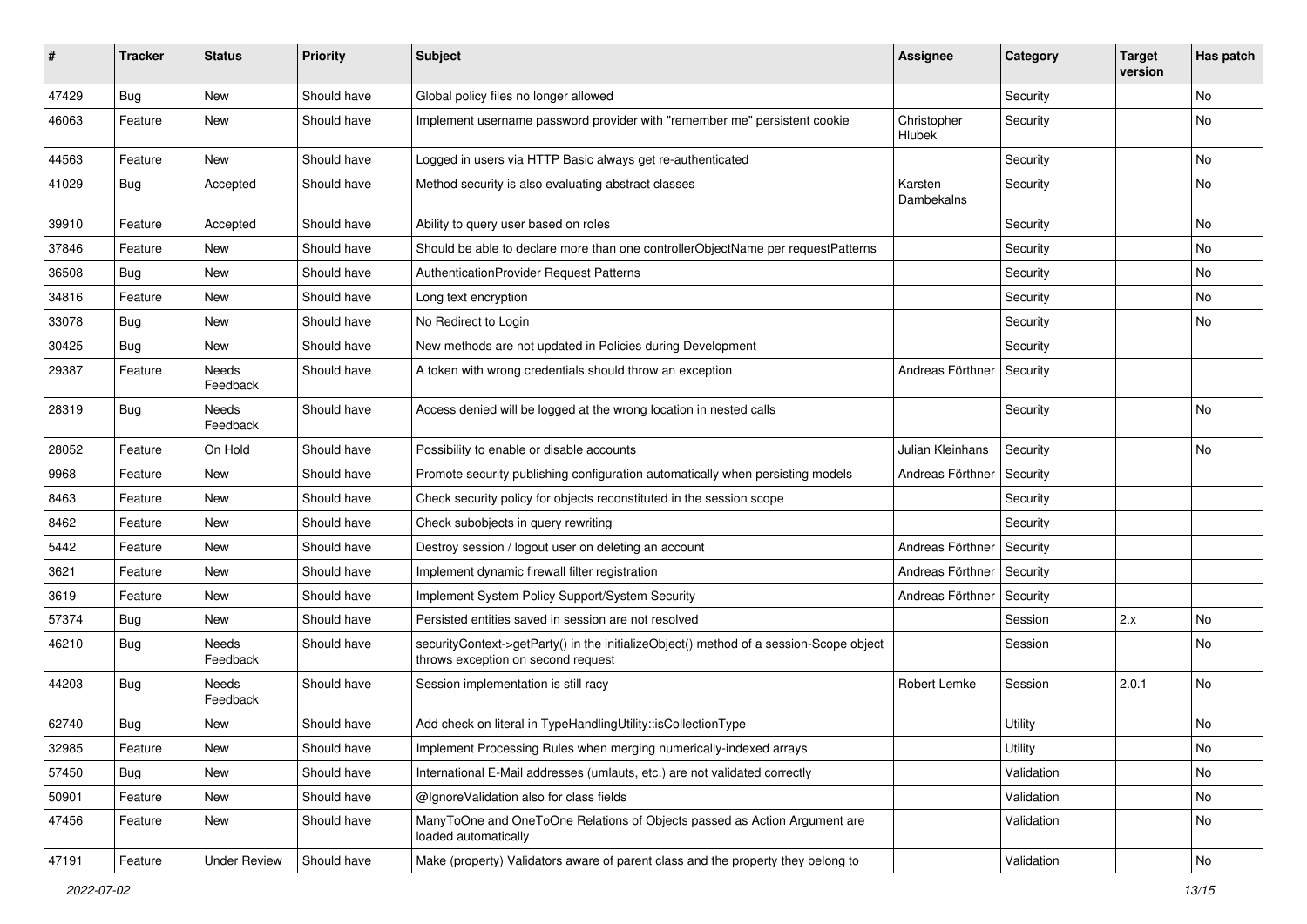| ∦     | <b>Tracker</b> | <b>Status</b>            | <b>Priority</b> | <b>Subject</b>                                                                                             | <b>Assignee</b>       | Category                         | <b>Target</b><br>version | Has patch |
|-------|----------------|--------------------------|-----------------|------------------------------------------------------------------------------------------------------------|-----------------------|----------------------------------|--------------------------|-----------|
| 46011 | Task           | New                      | Should have     | Validate annotation with missing type should throw useful error                                            |                       | Validation                       |                          | No        |
| 45409 | Feature        | New                      | Should have     | Support validation of abstract nested properties                                                           |                       | Validation                       |                          | No        |
| 37564 | <b>Bug</b>     | New                      | Should have     | Validation of Parent Object containing properties of type ManyToOne and<br>ManyToMany to same Target       |                       | Validation                       |                          | No        |
| 37316 | Bug            | New                      | Should have     | Use findBestMatchingLocale instead of getDefaultLocale?                                                    |                       | Validation                       |                          | No        |
| 37302 | Bug            | <b>Needs</b><br>Feedback | Should have     | NumberValidator                                                                                            | Carsten Bleicker      | Validation                       |                          | No        |
| 35781 | Feature        | New                      | Should have     | Model validation                                                                                           |                       | Validation                       |                          | No        |
| 28399 | Feature        | Needs<br>Feedback        | Should have     | Validation message and code should be configurable for bundled validators                                  |                       | Validation                       |                          | No        |
| 6178  | Feature        | New                      | Should have     | Implement FileType and FileSize validators                                                                 |                       | Validation                       |                          |           |
| 4146  | Feature        | Accepted                 | Should have     | Support typed parameters for validation                                                                    | Karsten<br>Dambekalns | Validation                       |                          |           |
| 64842 | Feature        | <b>New</b>               | Could have      | Validation of Property should also happen before Property Mapping.                                         |                       |                                  |                          | <b>No</b> |
| 55719 | Feature        | New                      | Could have      | Support additional Resource Folders                                                                        |                       |                                  |                          | No        |
| 50869 | Bug            | New                      | Could have      | key() invoked on object                                                                                    |                       |                                  |                          | No        |
| 50342 | Bug            | New                      | Could have      | PropertyMapper: Use of interface method before implementation check                                        |                       |                                  |                          | No        |
| 45851 | Feature        | Needs<br>Feedback        | Could have      | Allow referencing environment variables in Settings.yaml                                                   | Adrian Föder          |                                  |                          | No        |
| 45386 | <b>Bug</b>     | New                      | Could have      | Package::buildArrayOfClassFiles tries to determine class names from file paths                             |                       |                                  |                          | No        |
| 31484 | Feature        | Needs<br>Feedback        | Could have      | possibility to modify inner workings of proxy class builder                                                |                       |                                  |                          | No        |
| 8981  | Feature        | New                      | Could have      | Security/Performance: Provide Webserver Configuration file for common webservers -<br>do not use .htaccess |                       |                                  |                          |           |
| 31339 | Task           | On Hold                  | Could have      | Search                                                                                                     |                       | Documentation -                  |                          | <b>No</b> |
| 27561 | Task           | Accepted                 | Could have      | Complete documentation                                                                                     |                       | Documentation -                  |                          | No        |
| 8923  | Task           | <b>Under Review</b>      | Could have      | Provide a Nginx Server Configuration for FLOW3                                                             | Christian Müller      | Documentation -                  | 1.1.1                    | No        |
| 52005 | Bug            | New                      | Could have      | TYPO3\Flow\Error\Exception thrown in file ErrorHandler.php                                                 |                       | <b>Error Handler</b><br>Report - |                          | No        |
| 37831 | Task           | New                      | Could have      | Evaluate using PHP 5.4's internal web server for Functional Testing                                        |                       | - Testing -                      |                          | No        |
| 47404 | Feature        | New                      | Could have      | Add getters and setters methods for introduced properties                                                  |                       | <b>AOP</b>                       |                          | No        |
| 37885 | Feature        | New                      | Could have      | Add CLI to show the object-configuration for a FLOW3 object-name                                           | <b>Martin Ficzel</b>  | Cli                              |                          | No        |
| 54181 | <b>Bug</b>     | New                      | Could have      | Use date default timezone get() instead of ini get('date.timezone')                                        |                       | Core                             |                          | Yes       |
| 38222 | Feature        | New                      | Could have      | Step execution signals with concrete name                                                                  |                       | Core                             |                          | No        |
| 33049 | Feature        | New                      | Could have      | Allow configuration of context without environment variable (needed for IIS)                               |                       | Core                             |                          | No        |